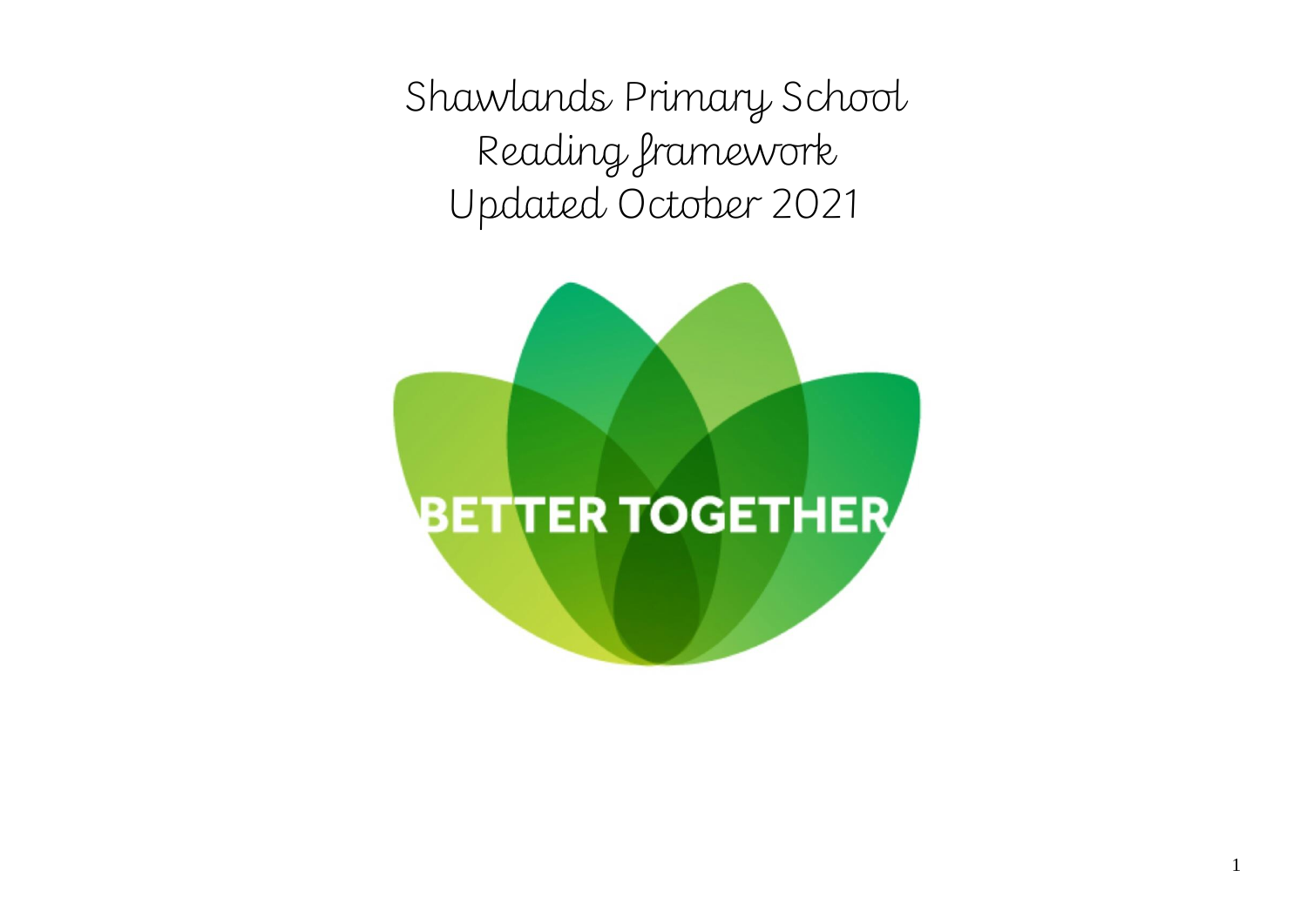# EYFS

| Statutory guidance                                   |                                                                                                                                                                                                                                                                                                                                                                                                                                                                                                                                                                             |         |                                                                                                                                                                                                                                                                                                                                                                                                                      |  |
|------------------------------------------------------|-----------------------------------------------------------------------------------------------------------------------------------------------------------------------------------------------------------------------------------------------------------------------------------------------------------------------------------------------------------------------------------------------------------------------------------------------------------------------------------------------------------------------------------------------------------------------------|---------|----------------------------------------------------------------------------------------------------------------------------------------------------------------------------------------------------------------------------------------------------------------------------------------------------------------------------------------------------------------------------------------------------------------------|--|
|                                                      | Birth - 3, 3-4 Years and Reception                                                                                                                                                                                                                                                                                                                                                                                                                                                                                                                                          | Covered | What should be seen in the classroom?                                                                                                                                                                                                                                                                                                                                                                                |  |
| Word Reading                                         |                                                                                                                                                                                                                                                                                                                                                                                                                                                                                                                                                                             |         |                                                                                                                                                                                                                                                                                                                                                                                                                      |  |
| Phonics and<br>Decoding<br>Common exception<br>words | To enjoy rhyming and rhythmic activities.<br>To show an awareness of rhyme and<br>alliteration.<br>To recognise rhythm in spoken words.<br>$\bullet$<br>To continue a rhyming string.<br>To hear and say the initial sound in words.<br>To segment the sounds in simple words and<br>blend them together and know which letter<br>represents some of them.<br>To link sounds to letters, naming and sounding<br>the letters of the alphabet.<br>To use phonic knowledge to decode<br>regular words and read them aloud accurately.<br>• To read some common irregular words |         | Phonological awareness - tracking<br>Daily phonics lessons using Read, Write, Inc.<br>Differentiated groups from EYFS-KS1<br>Storytelling, songs, poems, nursery rhymes<br>$\bullet$<br>Individual reading with books that match the correct<br>sound/phonics group<br>Role play - books and displays<br>Reading area's used effectively - adult modelling<br>and used during 1:1 reading<br>Phonics areas and games |  |
| Fluency                                              | To show interest in illustrations and print in<br>$\bullet$<br>books and print in the environment.<br>To recognise familiar words and signs such as<br>own name and advertising logos.<br>To look and handle books independently (holds<br>$\bullet$<br>books the correct way up and turns pages).<br>To ascribe meanings to marks that they see in<br>$\bullet$<br>different places.<br>To begin to break the flow of speech into<br>words.<br>To begin to read words and simple sentences.<br>To read and understand simple sentences.                                    |         |                                                                                                                                                                                                                                                                                                                                                                                                                      |  |
| Comprehension                                        |                                                                                                                                                                                                                                                                                                                                                                                                                                                                                                                                                                             |         |                                                                                                                                                                                                                                                                                                                                                                                                                      |  |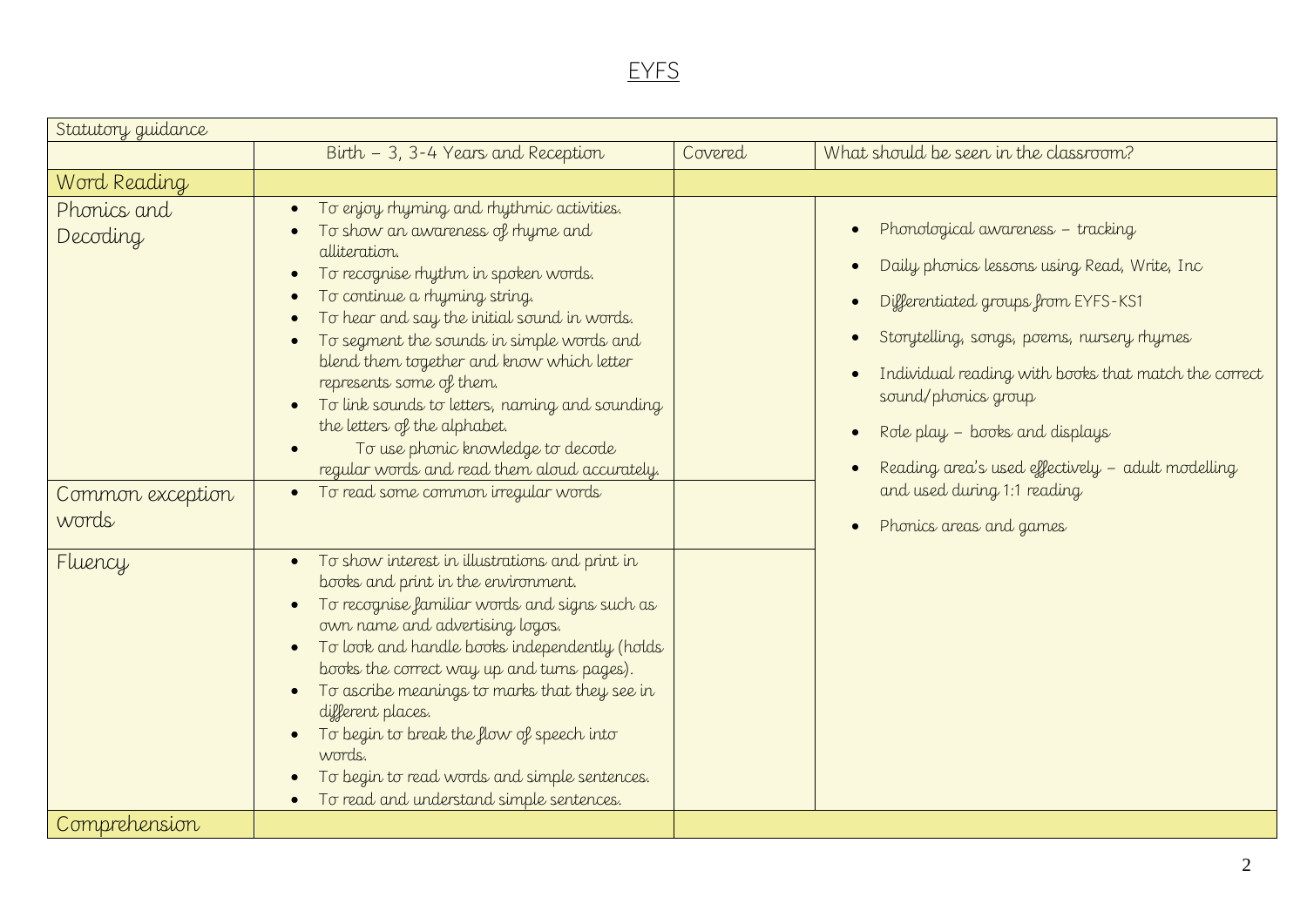| Understanding and<br>correcting<br>inaccuracies           | To know that print carries meaning and, in<br>English, is read from left to right and top to<br>bottom.<br>To understand humour e.g. nonsense rhymes,<br>jokes.                                                                                                                                                                                                                                                                                                                                                                                                                                                                | . Questions being asked to children through reading<br>both individually and during independent learning<br>• Question starters around the environment used                                                                  |
|-----------------------------------------------------------|--------------------------------------------------------------------------------------------------------------------------------------------------------------------------------------------------------------------------------------------------------------------------------------------------------------------------------------------------------------------------------------------------------------------------------------------------------------------------------------------------------------------------------------------------------------------------------------------------------------------------------|------------------------------------------------------------------------------------------------------------------------------------------------------------------------------------------------------------------------------|
| Comparing,<br>contrasting and<br>commenting               | To listen to stories with increasing attention<br>and recall.<br>To anticipate key events and phrases in rhymes<br>and stories.<br>To begin to be aware of the way stories are<br>$\bullet$<br>structured.<br>To describe main story settings, events and<br>$\bullet$<br>principal characters.<br>To enjoy an increasing range of books.<br>To follow a story without pictures or props.<br>To listen to stories, accurately anticipating key<br>events and respond to what they hear with<br>relevant comments, questions or actions.<br>To demonstrate understanding when talking<br>with others about what they have read. | effectively<br>· Story sessions<br>• Circle times used for questioning<br>· Misconceptions addressed<br>• Engaging reading areas<br>· Investigation stations<br>· Helicopter stories<br>• Role plays stimulate story telling |
| Words in context<br>and authorial choice<br>Inference and | To build up vocabulary that reflects the<br>breadth of their experiences.<br>To extend vocabulary, especially by grouping<br>$\bullet$<br>and naming, exploring the meaning and<br>sounds of new words.<br>To use vocabulary and forms of speech that<br>are increasingly influenced by their experiences<br>of books.<br>To suggest how a story might end.<br>$\bullet$                                                                                                                                                                                                                                                       |                                                                                                                                                                                                                              |
| prediction                                                | To begin to understand 'why' and 'how'<br>questions.<br>To answer 'how' and 'why' questions about<br>their experiences and in response to stories or<br>events.                                                                                                                                                                                                                                                                                                                                                                                                                                                                |                                                                                                                                                                                                                              |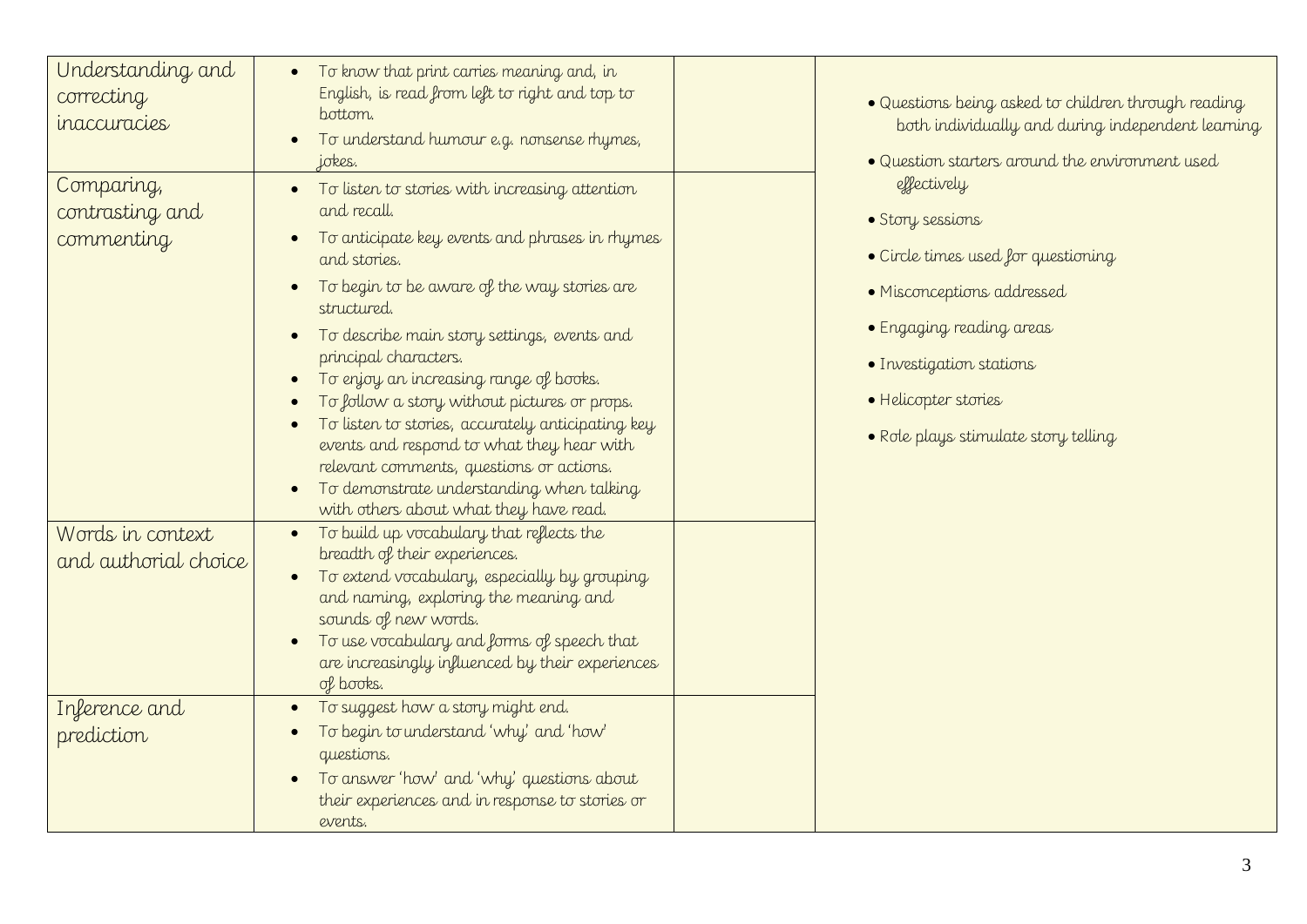| Poetry and                                                                                               | To listen to and join in with stories and poems,<br>one-to-one and also in small groups. |                                        |
|----------------------------------------------------------------------------------------------------------|------------------------------------------------------------------------------------------|----------------------------------------|
| performance                                                                                              | To join in with repeated refrains in rhymes and                                          |                                        |
|                                                                                                          | stories.                                                                                 |                                        |
|                                                                                                          | To use intonation, rhythm and phrasing to<br>$\bullet$                                   |                                        |
|                                                                                                          | make the meaning clear to others.                                                        |                                        |
|                                                                                                          | To develop preference for forms of expression.                                           |                                        |
|                                                                                                          | To play cooperatively as part of a group to<br>develop and act out a narrative.          |                                        |
|                                                                                                          | To express themselves effectively, showing                                               |                                        |
|                                                                                                          | awareness of listeners' needs.                                                           |                                        |
| Non-fiction                                                                                              | To know that information can be relayed in                                               |                                        |
|                                                                                                          | the form of print.                                                                       |                                        |
|                                                                                                          | To know that information can be retrieved from<br>books and computers.                   |                                        |
| Question examples                                                                                        |                                                                                          |                                        |
| - What does this mean?                                                                                   |                                                                                          | - What did you find out?               |
| - What might the characters be feeling? How do you know?                                                 |                                                                                          | - What can you see on the front cover? |
| - What might happen in the story?                                                                        |                                                                                          | - What happened first, next ?          |
| - What might happen next?                                                                                |                                                                                          |                                        |
|                                                                                                          | - What might happen at the end of the story?                                             |                                        |
|                                                                                                          | <u>ext type suggestions for coverage and coverage guidance</u>                           |                                        |
| Cycle A                                                                                                  |                                                                                          | Cycle B                                |
| Autumn 1                                                                                                 | Starting school, Mr Pusskins - Best in Show, Dear Zoo, Funnybones Pet Shop               | Autumn 1                               |
| Bonfire Night (poetry), Owl Babies, One Snowy Night, Jolly Christmas Postman,<br>Autumn 2<br>Nativity    |                                                                                          | Autumn 2                               |
| Stick Man, Chinese New Year, The Magic Paintbrush, Lost and Found, Pancakes<br>Spring 1<br>Pancakes      |                                                                                          | Spring 1                               |
| Polar Bear, Polar Bear, Does a Kangaroo Have a Mother Too?, Hungry<br>Spring 2<br>Caterpillar            |                                                                                          | Spring 2                               |
| Summer 1<br>Mad About Minibeasts, I love Bugs, Superworm, What the Ladybird Heard                        |                                                                                          | Summer 1                               |
| Lighthouse Keepers Lunch, Father's Day, Lighthouse Keepers Rescue, Lighthouse<br>Summer 2<br>Keepers Cat |                                                                                          | Summer 2                               |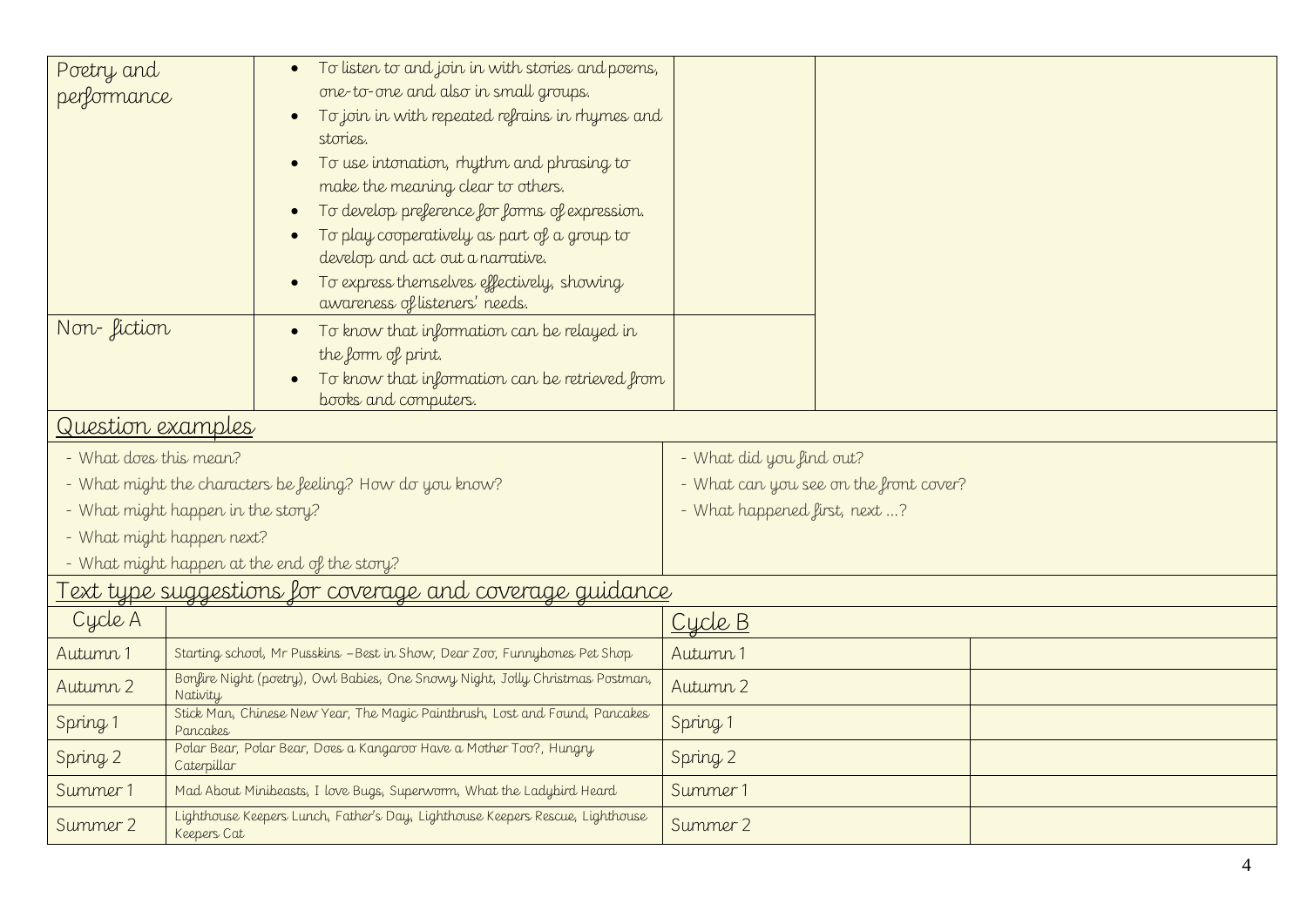| Statutory guidance                              |                                                                                                                                                                                                                                                                                                                                                                                                                                                     |         |                                                                                                                                                                                                                                                                                                       |
|-------------------------------------------------|-----------------------------------------------------------------------------------------------------------------------------------------------------------------------------------------------------------------------------------------------------------------------------------------------------------------------------------------------------------------------------------------------------------------------------------------------------|---------|-------------------------------------------------------------------------------------------------------------------------------------------------------------------------------------------------------------------------------------------------------------------------------------------------------|
|                                                 |                                                                                                                                                                                                                                                                                                                                                                                                                                                     | Covered | What should be seen in the classroom?                                                                                                                                                                                                                                                                 |
| Word Reading                                    |                                                                                                                                                                                                                                                                                                                                                                                                                                                     |         |                                                                                                                                                                                                                                                                                                       |
| Phonics and<br>Decoding                         | To apply phonic knowledge and skills as the<br>$\bullet$<br>route to decode words.<br>To blend sounds in unfamiliar words using the<br>GPCs that they have been taught.<br>To respond speedily, giving the correct sound to<br>graphemes for all of the 40+ phonemes.<br>To read words containing taught GPCs.<br>To read words containing -s, -es, -ing, -ed<br>and -est endings.<br>To read words with contractions, e.g. I'm, I'll<br>and we'll. |         | Phonics lessons 4 times a week using Read, Write Inc<br>Adults to assess daily if phonics sound has been<br>retained<br>Differentiated phonics groups from EYFS-KS1<br>Read, Write Inc guided reading sessions<br>Individual reading to help support children to decode<br>and build on their fluency |
| Common exception<br>words                       | To read Y1 common exception words, noting<br>$\bullet$<br>unusual correspondences between spelling and<br>sound and where these occur in words.                                                                                                                                                                                                                                                                                                     |         | Interventions for children who are working below age<br>related expectations<br>Engaging reading areas with age appropriate titles                                                                                                                                                                    |
| Fluency                                         | To accurately read texts that are consistent<br>$\bullet$<br>with their developing phonic knowledge, that<br>do not require them to use other strategies to<br>work out words.<br>To reread texts to build up fluency and<br>confidence in word reading.                                                                                                                                                                                            |         | Common exception words around the environment<br>$\bullet$<br>Children to have reading book linked to phonics<br>group                                                                                                                                                                                |
| Comprehension                                   |                                                                                                                                                                                                                                                                                                                                                                                                                                                     |         |                                                                                                                                                                                                                                                                                                       |
| Understanding and<br>correcting<br>inaccuracies | To check that a text makes sense to them as they<br>read and to self-correct.                                                                                                                                                                                                                                                                                                                                                                       |         | Read, Write Inc guided reading sessions<br>Daily story time                                                                                                                                                                                                                                           |
| Comparing,<br>contrasting and                   | To listen to and discuss a wide range of fiction,<br>$\bullet$<br>non-fiction and poetry at a level beyond that at<br>which they can read independently.                                                                                                                                                                                                                                                                                            |         | Question openers around the classroom                                                                                                                                                                                                                                                                 |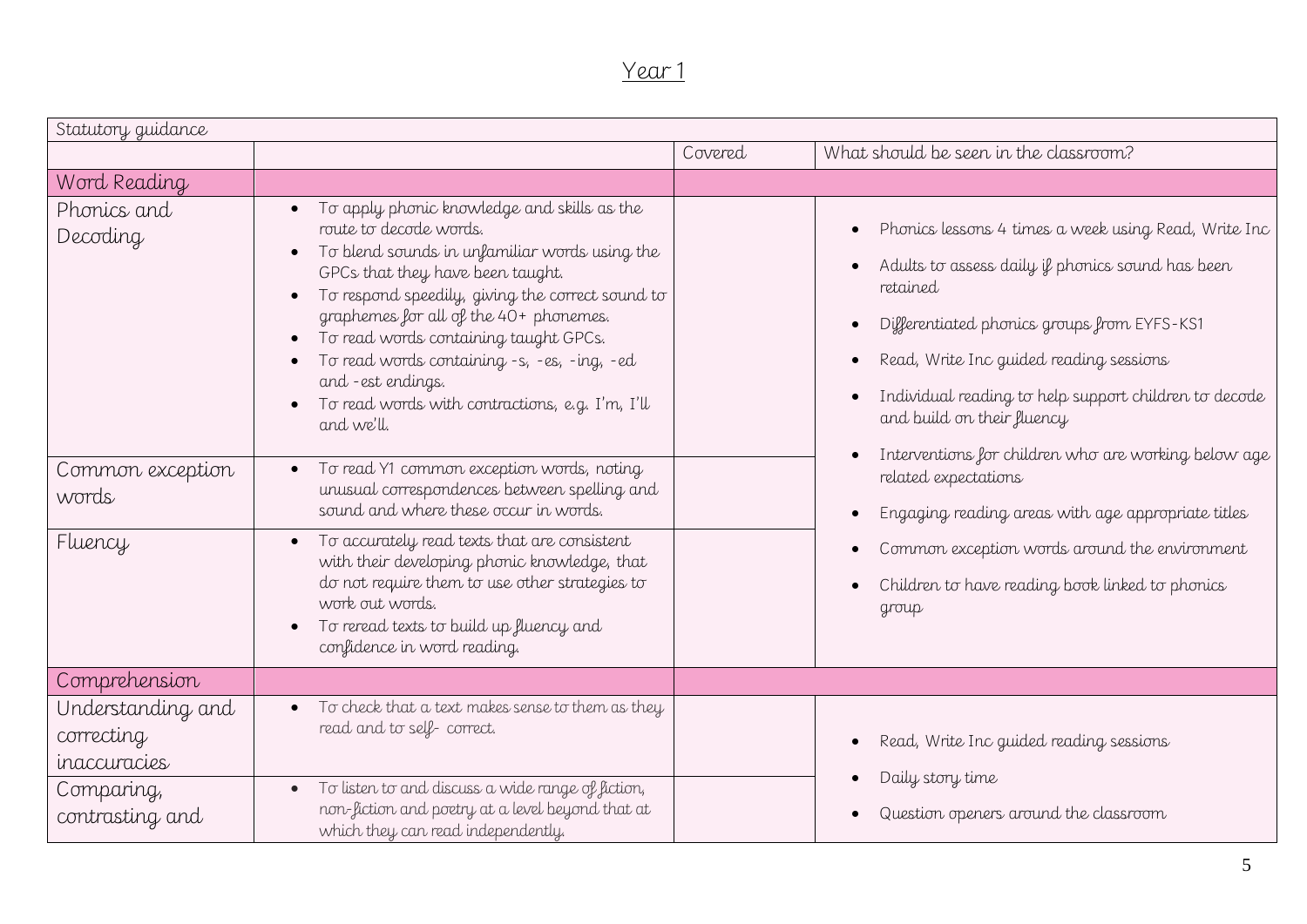| commenting                                                  | To link what they have read or have read to                |                                                                                 | During 1:1 reading sessions children asked age related          |
|-------------------------------------------------------------|------------------------------------------------------------|---------------------------------------------------------------------------------|-----------------------------------------------------------------|
|                                                             | them to their own experiences.                             |                                                                                 | questions                                                       |
|                                                             | To retell familiar stories in increasing detail.           |                                                                                 | Children to enjoy reading for pleasure                          |
|                                                             | To join in with discussions about a text, taking           |                                                                                 |                                                                 |
|                                                             | turns and listening to what others say.                    |                                                                                 |                                                                 |
|                                                             | To discuss the significance of titles and events.          |                                                                                 |                                                                 |
|                                                             | To recognise simple recurring literary language in         |                                                                                 |                                                                 |
|                                                             | stories and poetry.                                        |                                                                                 |                                                                 |
|                                                             | To ask and answer questions about a text.                  |                                                                                 |                                                                 |
|                                                             | To make links between the text they are reading            |                                                                                 |                                                                 |
|                                                             | and other texts they have read (in texts that they         |                                                                                 |                                                                 |
|                                                             | can read independently)                                    |                                                                                 |                                                                 |
| Words in context                                            | To discuss word meaning and link new meanings<br>$\bullet$ |                                                                                 |                                                                 |
| and authorial choice                                        | to those already known.                                    |                                                                                 |                                                                 |
| Inference and                                               | To begin to make simple inferences.                        |                                                                                 |                                                                 |
| prediction                                                  | To predict what might happen on the basis of               |                                                                                 |                                                                 |
|                                                             | what has been read so far.                                 |                                                                                 |                                                                 |
| Poetry and                                                  | To recite simple poems by heart.<br>$\bullet$              |                                                                                 |                                                                 |
| performance                                                 | To ensure that children are given the<br>$\bullet$         |                                                                                 |                                                                 |
|                                                             | opportunity to listen attentively to a range of            |                                                                                 |                                                                 |
|                                                             | short poems, stories and non-fiction at a level            |                                                                                 |                                                                 |
|                                                             | beyond that at which they can read                         |                                                                                 |                                                                 |
|                                                             | independently.                                             |                                                                                 |                                                                 |
| Non-fiction                                                 |                                                            |                                                                                 |                                                                 |
| <u>Question examples</u>                                    |                                                            |                                                                                 |                                                                 |
| - What happened after?                                      |                                                            |                                                                                 | - What does the word  mean in this sentence?                    |
|                                                             | - What was the first thing that happened in the story?     |                                                                                 | - Find and copy a word which means                              |
| - Can you summarise in a sentence the opening of the story? |                                                            | - What does the word or phrase tell you about ?                                 |                                                                 |
| - Sequence the key events in the story                      |                                                            |                                                                                 | - Which of the words best describes the character/setting/mood? |
| - What kind of text is this?                                |                                                            | - Can you think of any other words the author could have used to describe this? |                                                                 |
| $-Wh\sigma$ did ?                                           |                                                            |                                                                                 |                                                                 |
| - Why did  happen?                                          |                                                            |                                                                                 |                                                                 |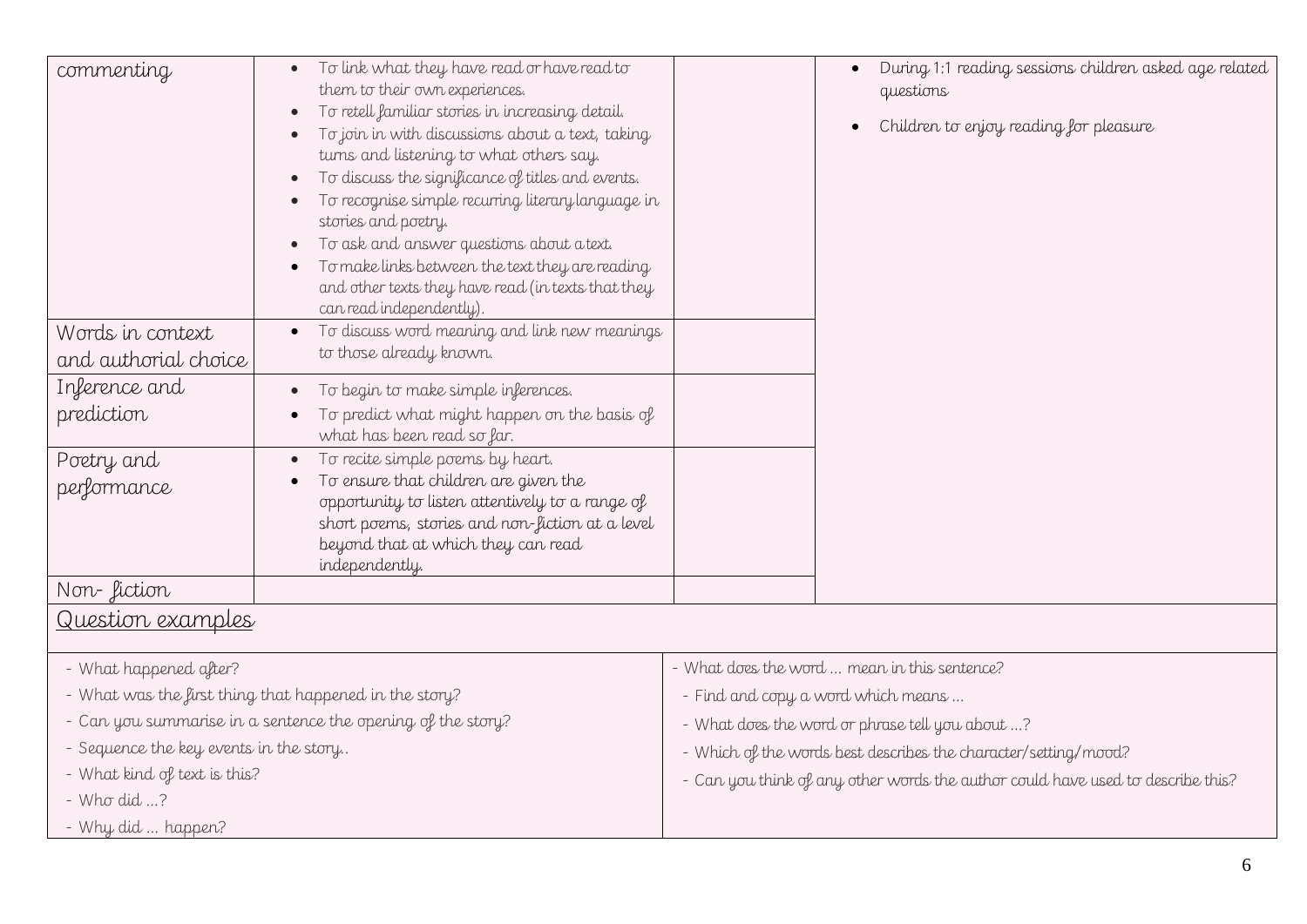| <u>Text type suggestions for coverage and coverage guidance</u> |                                                                                            |                |  |
|-----------------------------------------------------------------|--------------------------------------------------------------------------------------------|----------------|--|
| Cycle A                                                         |                                                                                            | <u>Cycle B</u> |  |
| Autumn 1                                                        | Leon and the place in between                                                              | Autumn 1       |  |
| Autumn 2                                                        | Don't hog the hedge<br>Why can't penguins fly<br>How the Grinch stole Christmas            | Autumn 2       |  |
| Spring 1                                                        | Sammy the street dog<br>Vlad the Great Fire of London<br>Toby and the great fire of London | Spring 1       |  |
| Spring 2                                                        | Jack and the baked bean stalk<br>Fairy stories<br>The true story of the Big, Bad Wolf      | Spring 2       |  |
| Summer 1                                                        | The Ugly Five<br>Handa's surprise<br>The Akimbo Adventures                                 | Summer 1       |  |
| Summer 2                                                        | Anna Hibiscus<br>Meerkat Mail<br>Letters to Africa                                         | Summer 2       |  |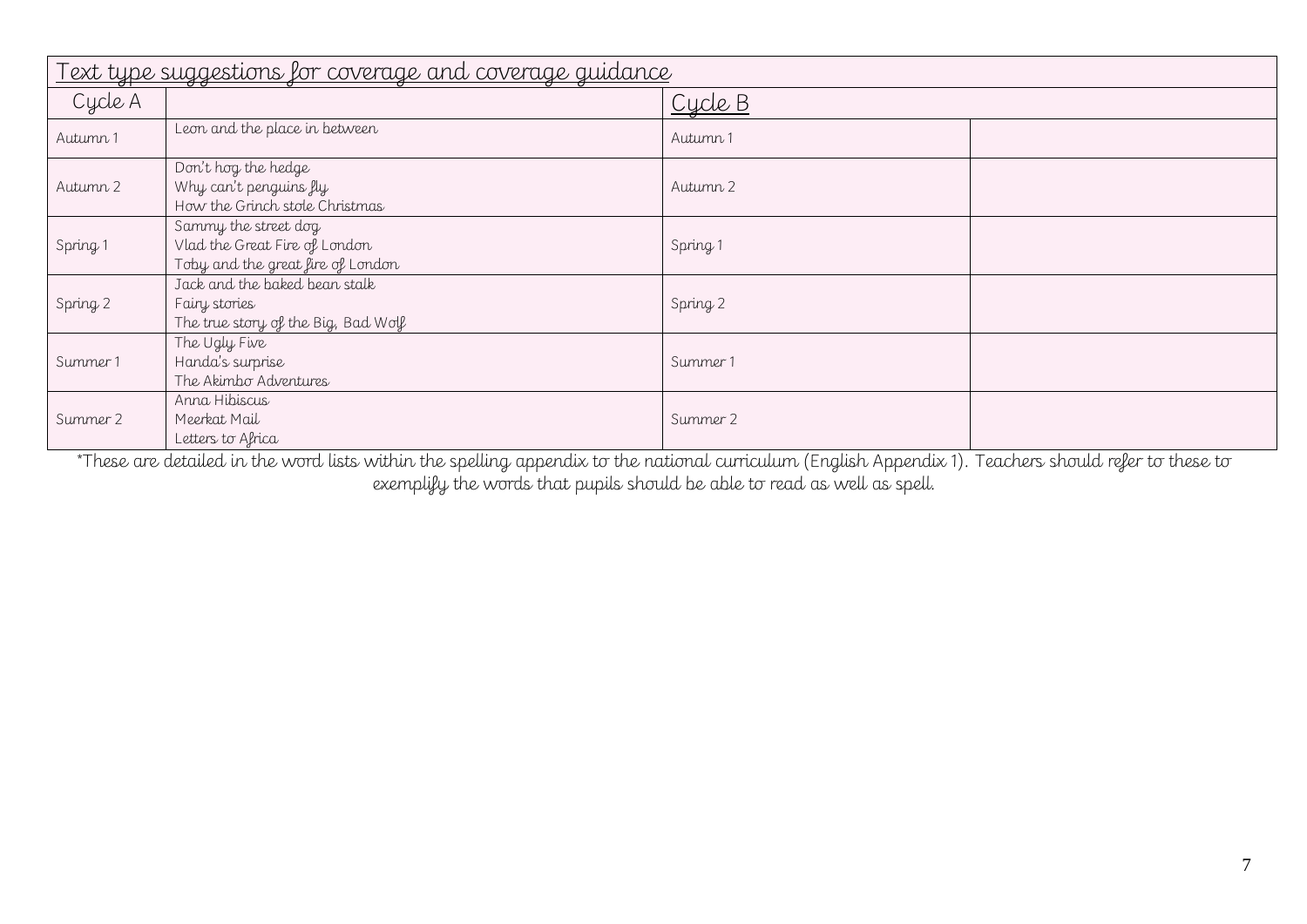| Statutory guidance              |                                                                                                                                                                                                                                                                                                                                                                                                                                                               | Covered | What should be seen in the classroom?                                                                                                                                                                                                                                                                                                                                                                                |
|---------------------------------|---------------------------------------------------------------------------------------------------------------------------------------------------------------------------------------------------------------------------------------------------------------------------------------------------------------------------------------------------------------------------------------------------------------------------------------------------------------|---------|----------------------------------------------------------------------------------------------------------------------------------------------------------------------------------------------------------------------------------------------------------------------------------------------------------------------------------------------------------------------------------------------------------------------|
| Word Reading                    |                                                                                                                                                                                                                                                                                                                                                                                                                                                               |         |                                                                                                                                                                                                                                                                                                                                                                                                                      |
| Phonics and<br>Decoding         | To continue to apply phonic knowledge and<br>$\bullet$<br>skills as the route to decode words until<br>automatic decoding has become embedded and<br>reading is fluent.<br>To read accurately by blending the sounds in<br>words that contain the graphemes taught so<br>far, especially recognising alternative sounds<br>for graphemes.<br>To accurately read most words of two or more<br>syllables.<br>To read most words containing common<br>suffixes.* |         | Whole class guided reading sessions with one weekly<br>$\bullet$<br>session focussing on the bottom 20% of readers<br>Phonics lessons 4 times a week using Read, Write Inc<br>$\bullet$<br>if retaking phonics test<br>Individual reading to help support children to decode<br>$\bullet$<br>and build on their fluency<br>Interventions for children who are working below age<br>$\bullet$<br>related expectations |
| Common exception<br>words       | To read most Y1 and Y2 common exception<br>$\bullet$<br>words*, noting unusual correspondences<br>between spelling and sound and where these<br>occur in the word.                                                                                                                                                                                                                                                                                            |         | Engaging reading areas with age appropriate titles<br>$\bullet$<br>Common exception words around the environment<br>$\bullet$<br>Children to have reading book linked to their reading<br>$\bullet$<br>ability                                                                                                                                                                                                       |
| Fluency                         | To read aloud books (closely matched to their<br>improving phonic knowledge), sounding out<br>unfamiliar words accurately, automatically and<br>without undue hesitation.<br>To reread these books to build up fluency and<br>$\bullet$<br>confidence in word reading.<br>To read words accurately and fluently without<br>overt sounding and blending, e.g. at over 90<br>words per minute, in age-appropriate texts.                                        |         |                                                                                                                                                                                                                                                                                                                                                                                                                      |
| Comprehension                   |                                                                                                                                                                                                                                                                                                                                                                                                                                                               |         |                                                                                                                                                                                                                                                                                                                                                                                                                      |
| Understanding and<br>correcting | To show understanding by drawing on what<br>they already know or on background information                                                                                                                                                                                                                                                                                                                                                                    |         |                                                                                                                                                                                                                                                                                                                                                                                                                      |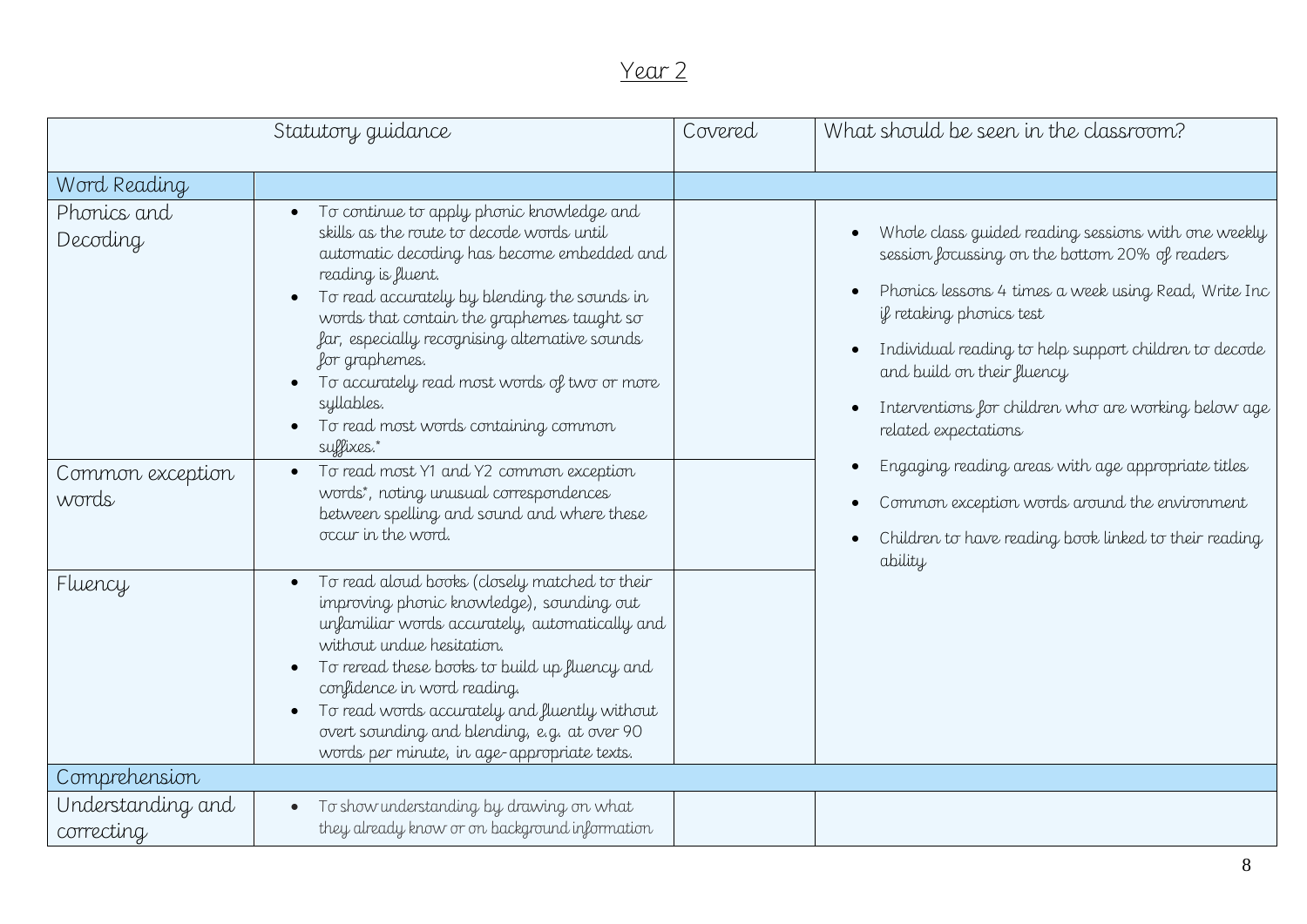| inaccuracies                                | and vocabulary provided by the teacher.<br>To check that the text makes sense to them as<br>they read and to correct inaccurate reading.                                                                                                                                                                                                                                                                                                                                                                | Whole class gu<br>$\bullet$<br>Daily story tim                                                                                  |
|---------------------------------------------|---------------------------------------------------------------------------------------------------------------------------------------------------------------------------------------------------------------------------------------------------------------------------------------------------------------------------------------------------------------------------------------------------------------------------------------------------------------------------------------------------------|---------------------------------------------------------------------------------------------------------------------------------|
| Comparing,<br>contrasting and<br>commenting | To participate in discussion about books,<br>$\bullet$<br>poems and other works that are read to them<br>(at a level beyond at which they can read<br>independently) and those that they can read<br>for themselves, explaining their understanding<br>and expressing their views.<br>To become increasingly familiar with and to<br>retell a wide range of stories, fairy stories and<br>traditional tales.<br>To discuss the sequence of events in books and<br>how items of information are related. | Question opene<br>During 1:1 read<br>questions<br>Children to enj<br>$\bullet$<br>Reading compr<br>SAT's style pra<br>$\bullet$ |
| Words in context<br>and authorial choice    | To discuss and clarify the meanings of words,<br>linking new meanings to known vocabulary.<br>To discuss their favourite words and phrases.                                                                                                                                                                                                                                                                                                                                                             |                                                                                                                                 |
| Inference and<br>prediction                 | To make inferences on the basis of what is<br>$\bullet$<br>being said and done.<br>To predict what might happen on the basis of<br>what has been read so far in a text.                                                                                                                                                                                                                                                                                                                                 |                                                                                                                                 |
| Poetry and<br>performance                   | To continue to build up a repertoire of poems<br>learnt by heart, appreciating these and reciting<br>some with appropriate intonation to make the<br>meaning clear.<br>To ensure that children are given the<br>opportunity to listen attentively to a range of<br>short poems, stories and non-fiction at a level<br>beyond that at which they can read<br>independently.                                                                                                                              |                                                                                                                                 |
| Non-fiction                                 | To recognise that non-fiction books are often<br>$\bullet$<br>structured in different ways.                                                                                                                                                                                                                                                                                                                                                                                                             |                                                                                                                                 |

- uided reading sessions
- Daily story time
- $\epsilon$  around the classroom
- ding sessions children asked age related
- joy reading for pleasure
- rehension sessions
- actise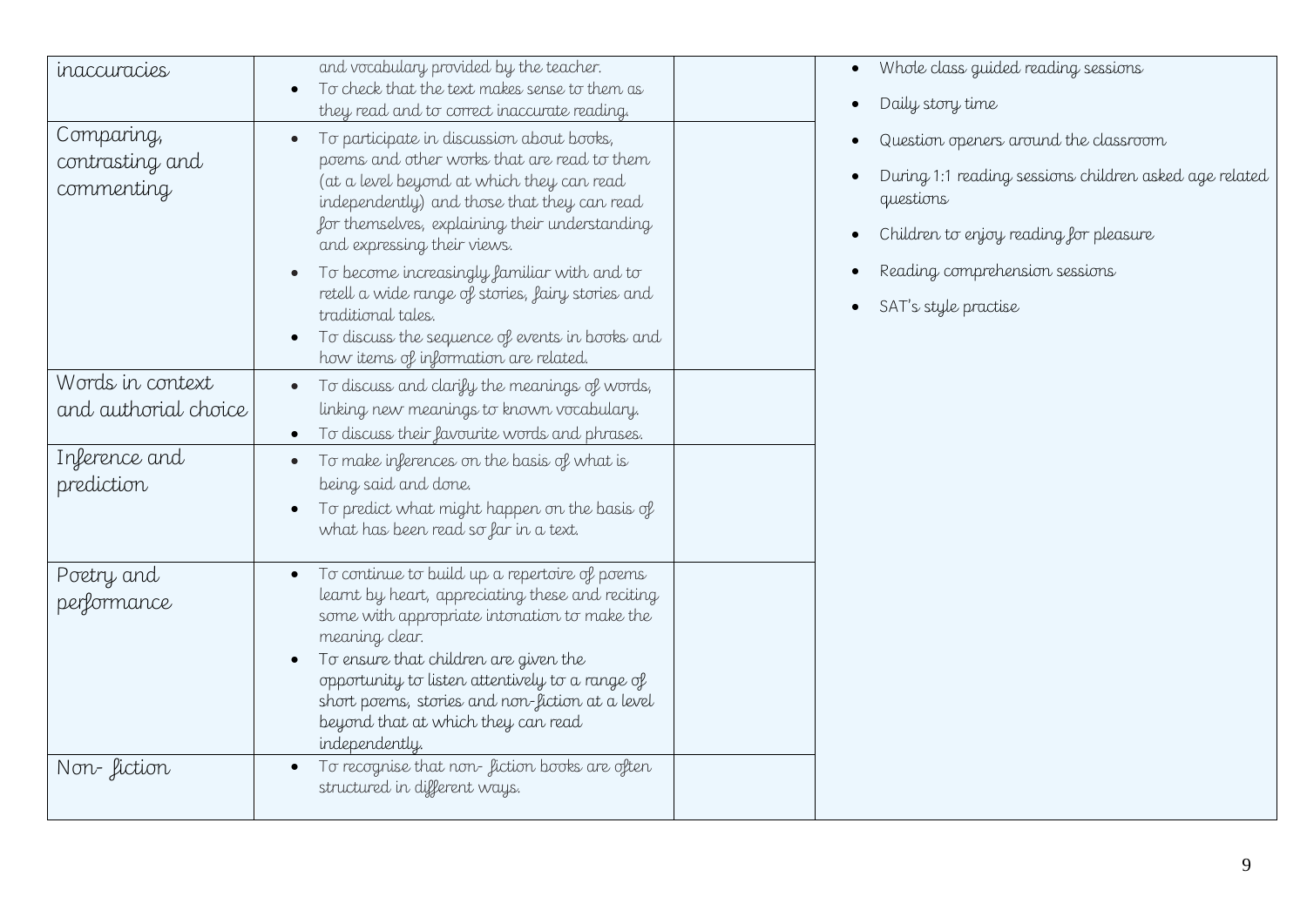#### Question examples

| - Why was  feeling?                                                         | - What does the word  mean in this sentence?           |  |
|-----------------------------------------------------------------------------|--------------------------------------------------------|--|
| - Why did  happen?                                                          | - Find and copy a word that means                      |  |
| - Can you explain why ?                                                     | - What does this word or phrases tell you about?       |  |
| - How do you know the character is feeling a certain way?                   | - Draw a picture to show what the word means           |  |
| - What can you infer from the picture / text?                               | - Why do you think  is repeated in this section?       |  |
| - Look at the book cover/blurb - what do you think this book will be about? | - What does this word mean? Use a dictionary           |  |
| - What do you think will happen in the story?                               | - Who is your favourite character? Why?                |  |
| - What makes you think this/                                                | - Would you like to live in this setting? Why/why not? |  |
| - How does the choice of the character affect what will happen next?        | - Is there anything you would change about this story? |  |
| - What do you think this means? What might happen next?                     | - Do you like this text? What do you like about it?    |  |
|                                                                             | - What kind of text is this?                           |  |
| <u> Text type suggestions for coverage and coverage guidance</u>            |                                                        |  |
|                                                                             |                                                        |  |

| Cycle A  |                                                                                            | Cycle B  |  |
|----------|--------------------------------------------------------------------------------------------|----------|--|
| Autumn 1 | Leon and the place in between                                                              | Autumn 1 |  |
| Autumn 2 | Don't hog the hedge<br>Why can't penguins fly<br>How the Grinch stole Christmas            | Autumn 2 |  |
| Spring 1 | Sammy the street dog<br>Vlad the Great Fire of London<br>Toby and the great fire of London | Spring 1 |  |
| Spring 2 | Jack and the baked bean stalk<br>Fairy stories<br>The true story of the Big, Bad Wolf      | Spring 2 |  |
| Summer 1 | The Ugly Five<br>Handa's surprise<br>The Akimbo Adventures                                 | Summer 1 |  |
| Summer 2 | Anna Hibiscus<br>Meerkat Mail<br>Letters to Africa                                         | Summer 2 |  |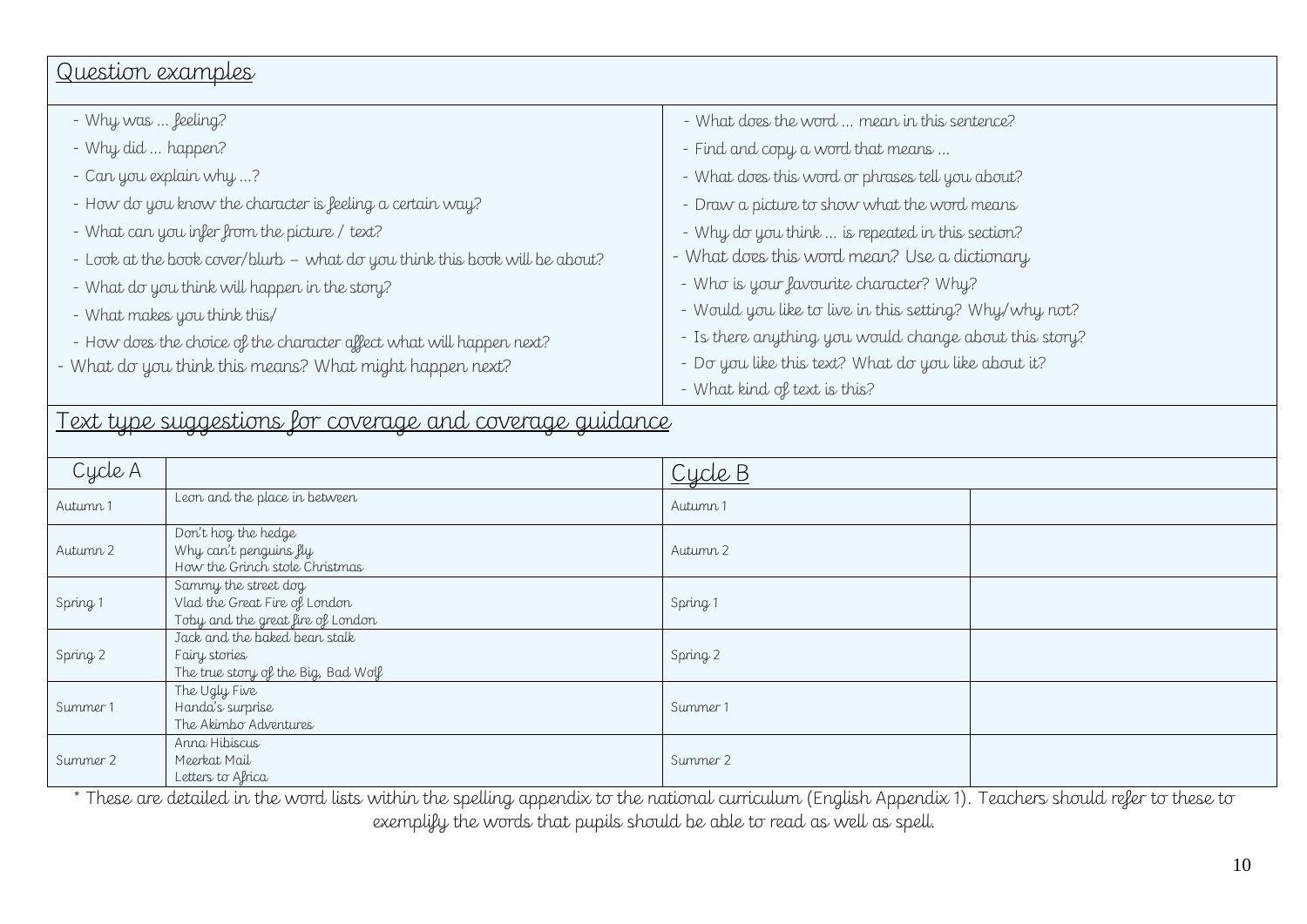| Statutory guidance                              |                                                                                                                                                                                                                                                                                                                                                                                                                                                                                    |         |                                                                                                                                                                                                        |
|-------------------------------------------------|------------------------------------------------------------------------------------------------------------------------------------------------------------------------------------------------------------------------------------------------------------------------------------------------------------------------------------------------------------------------------------------------------------------------------------------------------------------------------------|---------|--------------------------------------------------------------------------------------------------------------------------------------------------------------------------------------------------------|
|                                                 |                                                                                                                                                                                                                                                                                                                                                                                                                                                                                    | Covered | What should be seen in the classroom?                                                                                                                                                                  |
| Word Reading                                    |                                                                                                                                                                                                                                                                                                                                                                                                                                                                                    |         |                                                                                                                                                                                                        |
| Prefixes/Suffixes                               | To read words containing common<br>$\bullet$<br>prefixes, e.g. dis-, mis-. In-. il-. Im-. Ir-, re-<br>To read words containing common<br>suffixes, e.g. -ly, ous.                                                                                                                                                                                                                                                                                                                  |         | Whole class guided reading sessions with one weekly<br>session focussing on the bottom 20% of readers<br>Individual reading to help support children's needs                                           |
| Common exception<br>words                       | To read further exception words, e.g. address,<br>appear, arrive, breath, breathe, calendar,<br>complete, consider, continue, describe, different,<br>difficult, early<br>To identify the unusual correspondences<br>between spelling and sound in the common<br>exception words.<br>When reading unfamiliar words, they test out<br>different pronunciations (e.g. in reading<br>'technical', the pronunciation 'tetchnical' might<br>not sound familiar, but 'teknical' should). |         | Interventions for children who are working below age<br>related expectations<br>Engaging reading areas with age appropriate titles<br>Children to have reading book linked to their reading<br>ability |
| Expression                                      | To respond to a wide range of punctuation<br>$\bullet$<br>when reading.                                                                                                                                                                                                                                                                                                                                                                                                            |         |                                                                                                                                                                                                        |
| Comprehension                                   |                                                                                                                                                                                                                                                                                                                                                                                                                                                                                    |         |                                                                                                                                                                                                        |
| Understanding and<br>correcting<br>inaccuracies | To be able to identify the main idea from<br>$\bullet$<br>within a paragraph.<br>To be able to self-correct and re-reads when<br>reading does not make sense.<br>To identify simple, most obvious points to                                                                                                                                                                                                                                                                        |         |                                                                                                                                                                                                        |
|                                                 | show understanding (though there may also<br>be some misunderstanding, e.g. about<br>information from different places in the text).<br>To ask questions to improve my understanding<br>$\bullet$                                                                                                                                                                                                                                                                                  |         |                                                                                                                                                                                                        |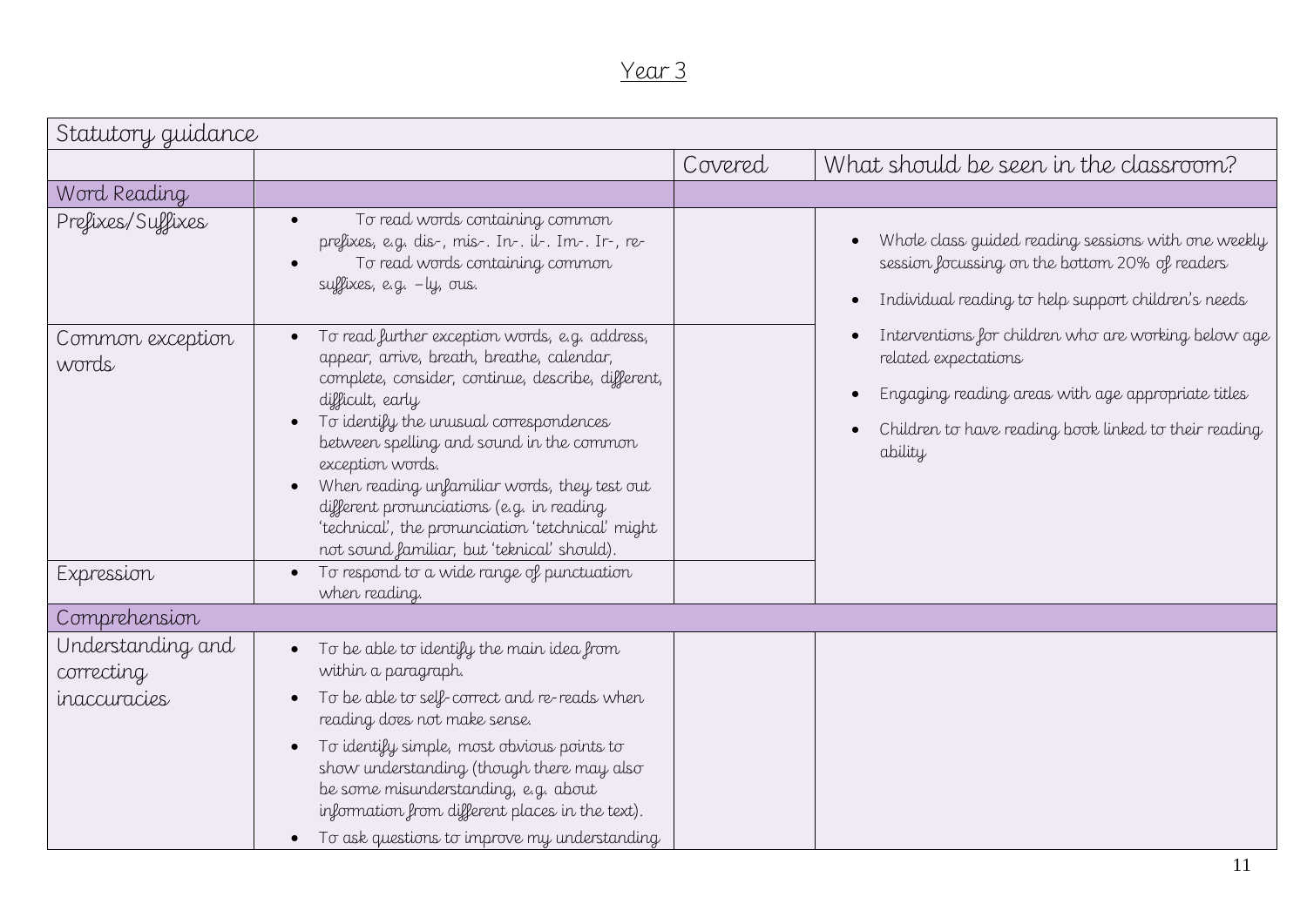|                                             | of a text.                                                                                                                                                                                                                                                                                                                                                                                                                        |                                                                                                                                                                                                                   |
|---------------------------------------------|-----------------------------------------------------------------------------------------------------------------------------------------------------------------------------------------------------------------------------------------------------------------------------------------------------------------------------------------------------------------------------------------------------------------------------------|-------------------------------------------------------------------------------------------------------------------------------------------------------------------------------------------------------------------|
| Familiarity with<br>texts                   | To orally retell some familiar books, including<br>fairy stories, myths and legends, by recalling<br>the main points in sequence (may need<br>images to support).<br>To identify some simple connections between<br>texts, e.g. similarities in plot, topic, or books<br>by same author, about same characters. (Y2 -<br>Greater Depth)<br>To show an awareness that books are set in<br>$\bullet$<br>different times and places. | Whole class guided reading sessions<br>Daily story time<br>Question openers around the classroom<br>During 1:1 reading sessions children asked age related<br>questions<br>Children to enjoy reading for pleasure |
| Comparing,<br>contrasting and<br>commenting | To be able to discuss a wide range of fiction,<br>poetry, plays, non-fiction and reference books<br>or textbooks (both those that are read to me<br>and those that I can read for myself).                                                                                                                                                                                                                                        | Reading comprehension covered using VIPERS                                                                                                                                                                        |
| Words in context<br>and authorial choice    | • To know that a dictionary or glossary can be<br>used to check the meaning of words.<br>To be able to comment on basis, effective<br>$\bullet$<br>language features (e.g. rhyming words and<br>refrains, adjectives) that may capture the<br>reader's interest and imagination (e.g. ""slimy"<br>is a good word there').                                                                                                         |                                                                                                                                                                                                                   |
| Inference and<br>prediction                 | To be able to make inferences about characters'<br>$\bullet$<br>feelings from their actions (e.g. 'Sam tumbled<br>onto the floor and tears began to run down his<br>cheeks.' How is Sam feeling? Sad).<br>To justify inferences about characters' feelings<br>with a single piece of evidence from the text<br>(e.g. 'Because he is crying').<br>To predict what might happen from details<br>stated.                             |                                                                                                                                                                                                                   |
| Poetry and<br>performance                   | To recognise some different forms of poetry e.g.<br>acrostic, haiku, cinquains, shape poems.<br>To prepare poems to read aloud, showing<br>understanding through intonation, tone and                                                                                                                                                                                                                                             |                                                                                                                                                                                                                   |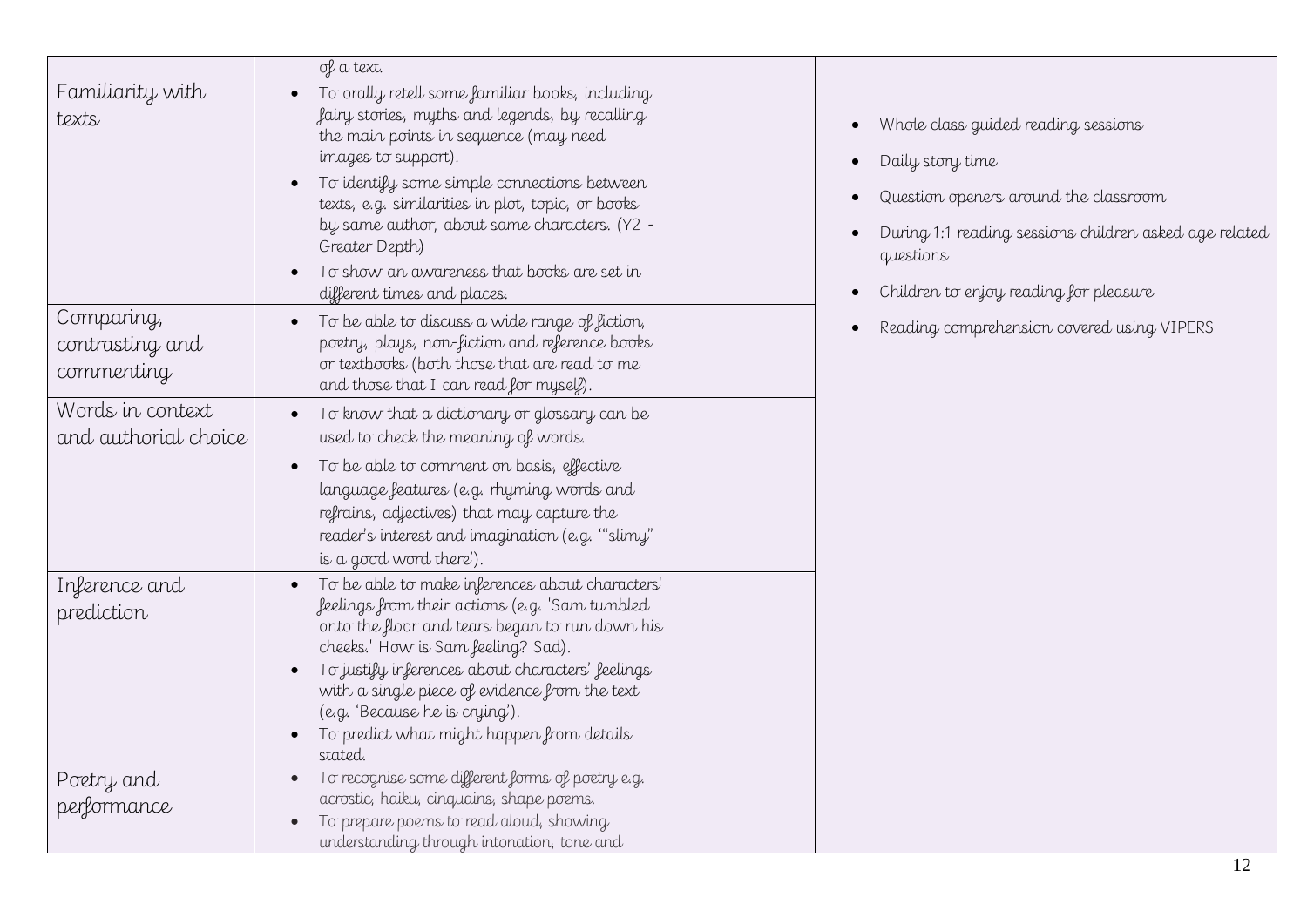| volume.<br>To prepare play scripts to read aloud, showing<br>$\bullet$<br>understanding through intonation, tone and<br>volume.<br>To ensure that children are given the<br>opportunity to listen attentively to a range of<br>short poems, stories and non-fiction at a level<br>beyond that at which they can read<br>independently.<br>To know where to find a content page and<br>Structure and<br>$\bullet$<br>explain what it is for.<br>To explain the function of some<br>organisational/structural features of different<br>texts (e.g. types of punctuation, labels,<br>headings, sub-headings, bullet points,<br>captions).<br><u>Question examples</u><br>What happened in the story?<br>What is the genre of this story? How do you know?<br>Where does the story take place?<br>Have you read any other books in this series/by the same author/about this topic?<br>Who is telling the story?<br>Do these texts share any common features e.g. language or theme?<br>How are the beginning and end similar? Is the order of events important?<br>Can you find some words or phrases that tell you about this character?<br>How are you going to use this book to find out about?<br>Why do you think authors use short sentences?<br>Why is the text arranged in this way?<br>How do the illustrations/choice of font/bold type/italics contribute to the meaning?<br>Does the layout and colour of the text have an impact on the reader?<br>What is the text about?<br>How are the beginning and end similar? Is the order of events important?<br>What features make this book similar to (another text)?<br>What type of text is it?<br>Knowing what you do about (a character/an event), what might happen next? Why do<br>Which subheading could you use instead of this one?<br>you think this?<br>What title could you give this text?<br>If the story develops in the way you have predicted, how will (a character) respond? Can<br>When did (an event) first take place? Who were the key people involved?<br>you find evidence in the text to explain why you think this is?<br>What opening statement would you make in beginning a discussion about this text?<br>How does the author indicate that (a character) feels excited/worried/scared? Does the<br>What are the arguments for/against the subject of this text/story?<br>author show this directly?<br>Who would you recommend this book to? |              |  |  |  |
|------------------------------------------------------------------------------------------------------------------------------------------------------------------------------------------------------------------------------------------------------------------------------------------------------------------------------------------------------------------------------------------------------------------------------------------------------------------------------------------------------------------------------------------------------------------------------------------------------------------------------------------------------------------------------------------------------------------------------------------------------------------------------------------------------------------------------------------------------------------------------------------------------------------------------------------------------------------------------------------------------------------------------------------------------------------------------------------------------------------------------------------------------------------------------------------------------------------------------------------------------------------------------------------------------------------------------------------------------------------------------------------------------------------------------------------------------------------------------------------------------------------------------------------------------------------------------------------------------------------------------------------------------------------------------------------------------------------------------------------------------------------------------------------------------------------------------------------------------------------------------------------------------------------------------------------------------------------------------------------------------------------------------------------------------------------------------------------------------------------------------------------------------------------------------------------------------------------------------------------------------------------------------------------------------------------------------------------------------------------------------------------------------------------------------------|--------------|--|--|--|
|                                                                                                                                                                                                                                                                                                                                                                                                                                                                                                                                                                                                                                                                                                                                                                                                                                                                                                                                                                                                                                                                                                                                                                                                                                                                                                                                                                                                                                                                                                                                                                                                                                                                                                                                                                                                                                                                                                                                                                                                                                                                                                                                                                                                                                                                                                                                                                                                                                    |              |  |  |  |
|                                                                                                                                                                                                                                                                                                                                                                                                                                                                                                                                                                                                                                                                                                                                                                                                                                                                                                                                                                                                                                                                                                                                                                                                                                                                                                                                                                                                                                                                                                                                                                                                                                                                                                                                                                                                                                                                                                                                                                                                                                                                                                                                                                                                                                                                                                                                                                                                                                    | organisation |  |  |  |
|                                                                                                                                                                                                                                                                                                                                                                                                                                                                                                                                                                                                                                                                                                                                                                                                                                                                                                                                                                                                                                                                                                                                                                                                                                                                                                                                                                                                                                                                                                                                                                                                                                                                                                                                                                                                                                                                                                                                                                                                                                                                                                                                                                                                                                                                                                                                                                                                                                    |              |  |  |  |
|                                                                                                                                                                                                                                                                                                                                                                                                                                                                                                                                                                                                                                                                                                                                                                                                                                                                                                                                                                                                                                                                                                                                                                                                                                                                                                                                                                                                                                                                                                                                                                                                                                                                                                                                                                                                                                                                                                                                                                                                                                                                                                                                                                                                                                                                                                                                                                                                                                    |              |  |  |  |
|                                                                                                                                                                                                                                                                                                                                                                                                                                                                                                                                                                                                                                                                                                                                                                                                                                                                                                                                                                                                                                                                                                                                                                                                                                                                                                                                                                                                                                                                                                                                                                                                                                                                                                                                                                                                                                                                                                                                                                                                                                                                                                                                                                                                                                                                                                                                                                                                                                    |              |  |  |  |
|                                                                                                                                                                                                                                                                                                                                                                                                                                                                                                                                                                                                                                                                                                                                                                                                                                                                                                                                                                                                                                                                                                                                                                                                                                                                                                                                                                                                                                                                                                                                                                                                                                                                                                                                                                                                                                                                                                                                                                                                                                                                                                                                                                                                                                                                                                                                                                                                                                    |              |  |  |  |
|                                                                                                                                                                                                                                                                                                                                                                                                                                                                                                                                                                                                                                                                                                                                                                                                                                                                                                                                                                                                                                                                                                                                                                                                                                                                                                                                                                                                                                                                                                                                                                                                                                                                                                                                                                                                                                                                                                                                                                                                                                                                                                                                                                                                                                                                                                                                                                                                                                    |              |  |  |  |
|                                                                                                                                                                                                                                                                                                                                                                                                                                                                                                                                                                                                                                                                                                                                                                                                                                                                                                                                                                                                                                                                                                                                                                                                                                                                                                                                                                                                                                                                                                                                                                                                                                                                                                                                                                                                                                                                                                                                                                                                                                                                                                                                                                                                                                                                                                                                                                                                                                    |              |  |  |  |
|                                                                                                                                                                                                                                                                                                                                                                                                                                                                                                                                                                                                                                                                                                                                                                                                                                                                                                                                                                                                                                                                                                                                                                                                                                                                                                                                                                                                                                                                                                                                                                                                                                                                                                                                                                                                                                                                                                                                                                                                                                                                                                                                                                                                                                                                                                                                                                                                                                    |              |  |  |  |
|                                                                                                                                                                                                                                                                                                                                                                                                                                                                                                                                                                                                                                                                                                                                                                                                                                                                                                                                                                                                                                                                                                                                                                                                                                                                                                                                                                                                                                                                                                                                                                                                                                                                                                                                                                                                                                                                                                                                                                                                                                                                                                                                                                                                                                                                                                                                                                                                                                    |              |  |  |  |
|                                                                                                                                                                                                                                                                                                                                                                                                                                                                                                                                                                                                                                                                                                                                                                                                                                                                                                                                                                                                                                                                                                                                                                                                                                                                                                                                                                                                                                                                                                                                                                                                                                                                                                                                                                                                                                                                                                                                                                                                                                                                                                                                                                                                                                                                                                                                                                                                                                    |              |  |  |  |
|                                                                                                                                                                                                                                                                                                                                                                                                                                                                                                                                                                                                                                                                                                                                                                                                                                                                                                                                                                                                                                                                                                                                                                                                                                                                                                                                                                                                                                                                                                                                                                                                                                                                                                                                                                                                                                                                                                                                                                                                                                                                                                                                                                                                                                                                                                                                                                                                                                    |              |  |  |  |
|                                                                                                                                                                                                                                                                                                                                                                                                                                                                                                                                                                                                                                                                                                                                                                                                                                                                                                                                                                                                                                                                                                                                                                                                                                                                                                                                                                                                                                                                                                                                                                                                                                                                                                                                                                                                                                                                                                                                                                                                                                                                                                                                                                                                                                                                                                                                                                                                                                    |              |  |  |  |
|                                                                                                                                                                                                                                                                                                                                                                                                                                                                                                                                                                                                                                                                                                                                                                                                                                                                                                                                                                                                                                                                                                                                                                                                                                                                                                                                                                                                                                                                                                                                                                                                                                                                                                                                                                                                                                                                                                                                                                                                                                                                                                                                                                                                                                                                                                                                                                                                                                    |              |  |  |  |
|                                                                                                                                                                                                                                                                                                                                                                                                                                                                                                                                                                                                                                                                                                                                                                                                                                                                                                                                                                                                                                                                                                                                                                                                                                                                                                                                                                                                                                                                                                                                                                                                                                                                                                                                                                                                                                                                                                                                                                                                                                                                                                                                                                                                                                                                                                                                                                                                                                    |              |  |  |  |
|                                                                                                                                                                                                                                                                                                                                                                                                                                                                                                                                                                                                                                                                                                                                                                                                                                                                                                                                                                                                                                                                                                                                                                                                                                                                                                                                                                                                                                                                                                                                                                                                                                                                                                                                                                                                                                                                                                                                                                                                                                                                                                                                                                                                                                                                                                                                                                                                                                    |              |  |  |  |
|                                                                                                                                                                                                                                                                                                                                                                                                                                                                                                                                                                                                                                                                                                                                                                                                                                                                                                                                                                                                                                                                                                                                                                                                                                                                                                                                                                                                                                                                                                                                                                                                                                                                                                                                                                                                                                                                                                                                                                                                                                                                                                                                                                                                                                                                                                                                                                                                                                    |              |  |  |  |
|                                                                                                                                                                                                                                                                                                                                                                                                                                                                                                                                                                                                                                                                                                                                                                                                                                                                                                                                                                                                                                                                                                                                                                                                                                                                                                                                                                                                                                                                                                                                                                                                                                                                                                                                                                                                                                                                                                                                                                                                                                                                                                                                                                                                                                                                                                                                                                                                                                    |              |  |  |  |
|                                                                                                                                                                                                                                                                                                                                                                                                                                                                                                                                                                                                                                                                                                                                                                                                                                                                                                                                                                                                                                                                                                                                                                                                                                                                                                                                                                                                                                                                                                                                                                                                                                                                                                                                                                                                                                                                                                                                                                                                                                                                                                                                                                                                                                                                                                                                                                                                                                    |              |  |  |  |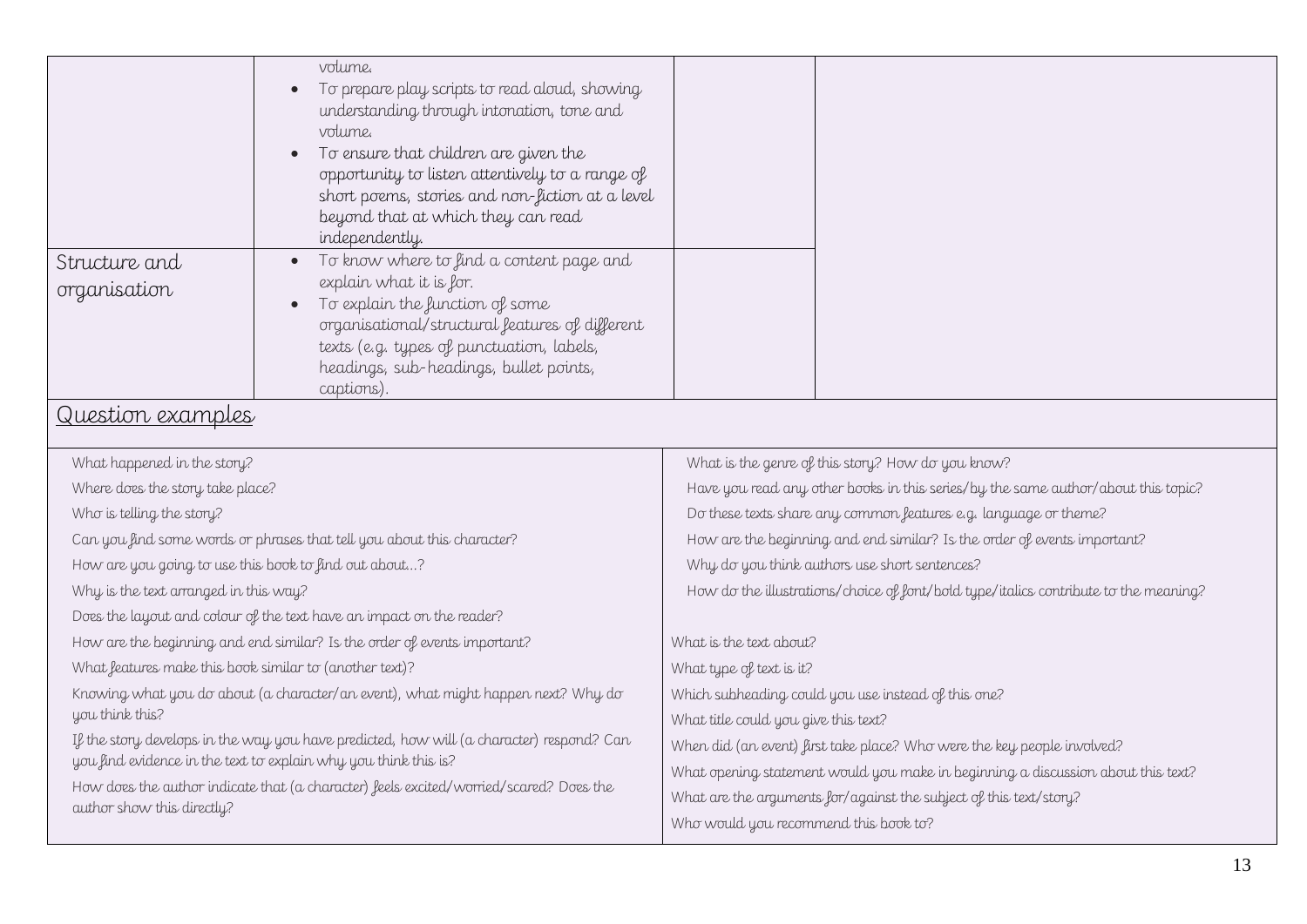| <u>Text type suggestions for coverage and coverage guidance</u> |                                                               |          |                                                                            |  |
|-----------------------------------------------------------------|---------------------------------------------------------------|----------|----------------------------------------------------------------------------|--|
| Cycle A                                                         |                                                               | Cycle B  |                                                                            |  |
| Autumn 1                                                        | Tron, Man                                                     | Autumn 1 | Stone Age Boy<br>How to Wash a Woolly Mammoth<br>Nothing to See Here Hotel |  |
| Autumn 2                                                        | Iron Man                                                      | Autumn 2 | Stone Age Boy<br>How to Wash a Woolly Mammoth<br>Nothing to See Here Hotel |  |
| Spring 1                                                        | Firework Maker's Daughter<br>Tyrannosaurus Rex - Paul Cookson | Spring 1 | The Lion, Witch and the Wardrobe<br>Plastic Sucks<br>What a waste          |  |
| Spring 2                                                        | Firework Maker's Daughter<br>Tyrannosaurus Rex - Paul Cookson | Spring 2 | The Lion, Witch and the Wardrobe<br>Plastic Sucks<br>What a waste          |  |
| Summer 1                                                        | Butterfly Lion                                                | Summer 1 |                                                                            |  |
| Summer 2                                                        | Butterfly Lion                                                | Summer 2 |                                                                            |  |

\* These are detailed in the word lists within the spelling appendix to the national curriculum (English Appendix 1). Teachers should refer to these to

exemplify the words that pupils should be able to read as well as spell.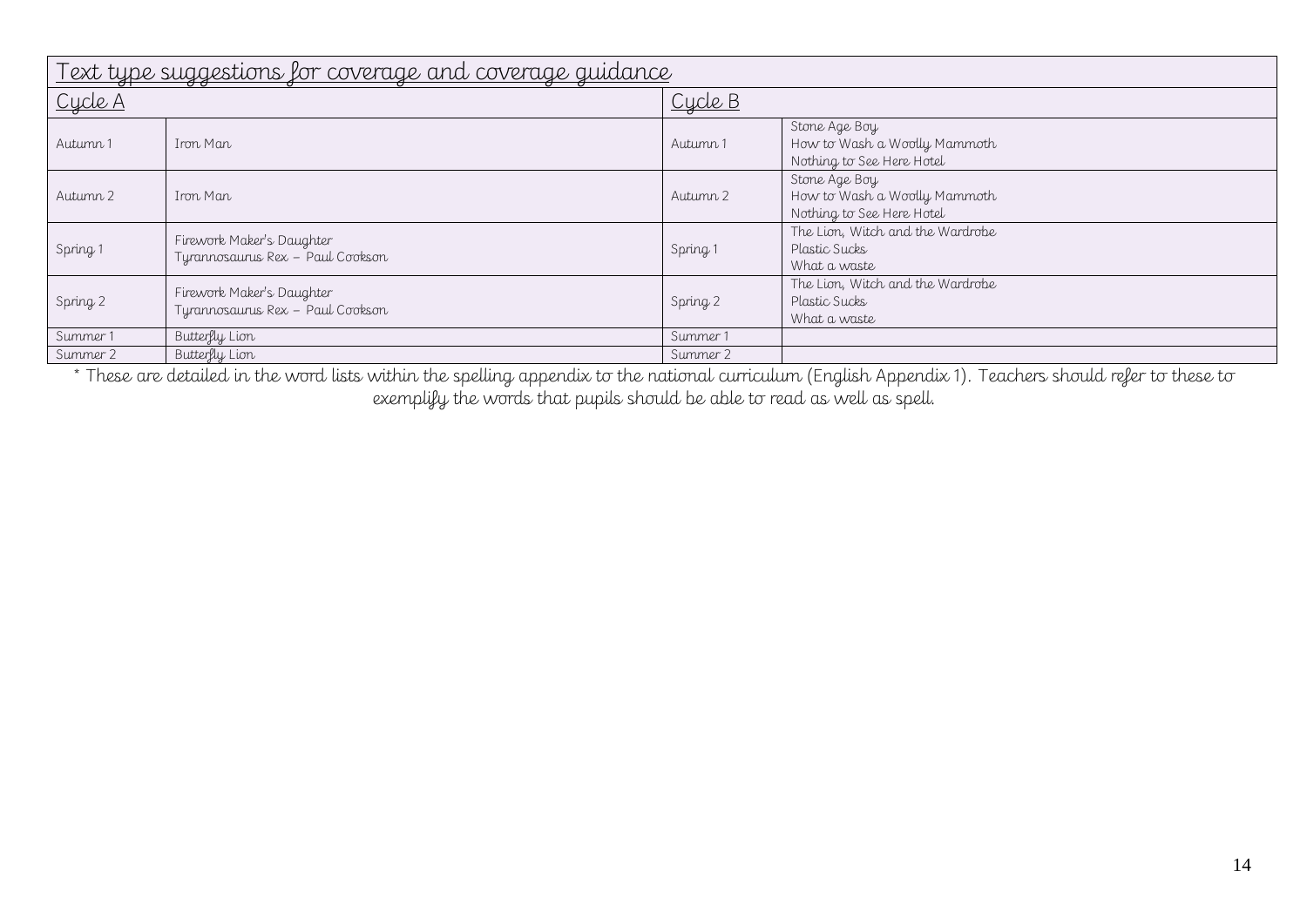| Statutory guidance                              |                                                                                                                                                                                                                                                                                                                                                 |         |                                                                                                                                                                                                                                                                                       |
|-------------------------------------------------|-------------------------------------------------------------------------------------------------------------------------------------------------------------------------------------------------------------------------------------------------------------------------------------------------------------------------------------------------|---------|---------------------------------------------------------------------------------------------------------------------------------------------------------------------------------------------------------------------------------------------------------------------------------------|
|                                                 |                                                                                                                                                                                                                                                                                                                                                 | Covered | What should be seen in the classroom?                                                                                                                                                                                                                                                 |
| Word Reading                                    |                                                                                                                                                                                                                                                                                                                                                 |         |                                                                                                                                                                                                                                                                                       |
| Prefixes/Suffixes                               | To read words containing common<br>prefixes, e.g. sub-, inter-, super-, anti-, auto-.<br>To read words containing common<br>suffixes, e.g. -tion/-sion/-ssion/-cian.                                                                                                                                                                            |         | Whole class guided reading sessions with one weekly<br>session focussing on the bottom 20% of readers<br>Individual reading to help support children's needs                                                                                                                          |
| Common exception<br>words                       | To read further exception words, e.g. disappear,<br>increase, important, probably, actually,<br>pressure.<br>To identify the unusual correspondences<br>between spelling and sound in the common<br>exception words.                                                                                                                            |         | Interventions for children who are working below age<br>related expectations<br>Engaging reading areas with age appropriate titles<br>Children to have reading book linked to their reading<br>ability<br>Word banks easily accessible<br>Common exception words around the classroom |
| Comprehension                                   |                                                                                                                                                                                                                                                                                                                                                 |         |                                                                                                                                                                                                                                                                                       |
| Range of reading                                | To identify some similarities/connections<br>between two texts (e.g. similarities in plot,<br>topic, books by the same author/about the<br>same character).                                                                                                                                                                                     |         | Whole class guided reading sessions<br>Daily story time                                                                                                                                                                                                                               |
| Understanding and<br>correcting<br>inaccuracies | To identify the main ideas drawn from more<br>$\bullet$<br>than one paragraph.<br>To be able to summarise a group of<br>$\bullet$<br>paragraphs.<br>To make simple comments about a text that<br>$\bullet$<br>demonstrate a understanding of the text<br>(comments are supported by some generally<br>relevant textual reference or quotation). |         | Question openers around the classroom<br>During 1:1 reading sessions children asked age related<br>questions<br>Children to enjoy reading for pleasure<br>Reading comprehension covered using VIPERS                                                                                  |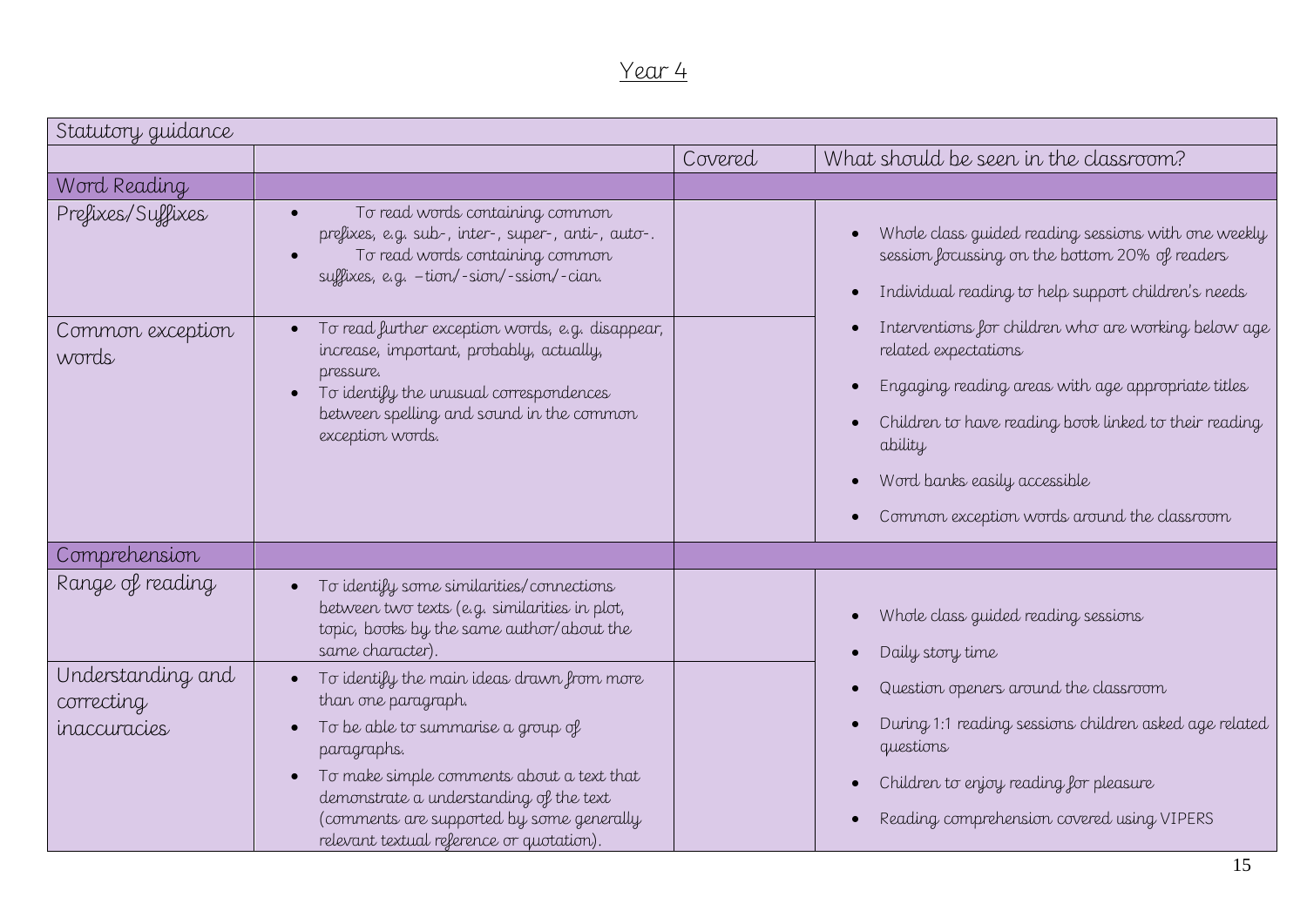|                                             | To ask questions to improve my understanding<br>of a text.                                                                                                                                                                                                                                                                                                                                                                                                                                                                      |  |
|---------------------------------------------|---------------------------------------------------------------------------------------------------------------------------------------------------------------------------------------------------------------------------------------------------------------------------------------------------------------------------------------------------------------------------------------------------------------------------------------------------------------------------------------------------------------------------------|--|
| Familiarity with<br>texts                   | To orally retell a range of familiar books,<br>including fairy stories, myths and legends, by<br>recalling the main points in sequence.<br>To identify the themes within a book (e.g. the<br>triumph of good over evil, friendship).<br>To identify basic conventions of some text<br>types (such as the greeting in letters, the use of<br>presentational devices such as numbering in<br>instructions)                                                                                                                        |  |
| Comparing,<br>contrasting and<br>commenting | To be able to discuss a wide range of fiction,<br>poetry, plays, non-fiction and reference books<br>or textbooks (both those that are read to me<br>and those that I can read for myself).                                                                                                                                                                                                                                                                                                                                      |  |
| Words in context<br>and authorial choice    | To use a dictionary or a glossary to check the<br>meaning of words that I have read.<br>To identify basic, effective features of language<br>that may capture the reader's interest and<br>imagination and discuss what effective they<br>may have on the reader (e.g. 'disgraceful is a<br>good word to use as it shows the reader that<br>he is very upset').<br>To explain how the structure and presentation<br>of a text contribute to its meaning (e.g. how a<br>conclusion and introduction link together in a<br>text). |  |
| Inference and<br>prediction                 | To be able to make inferences about characters'<br>$\bullet$<br>feelings and thoughts from their actions (e.g.<br>'Tim picked the toy up from the shelf and<br>looked over his shoulder.' What do you think<br>Tim is thinking?).<br>To justify inferences about characters' feelings<br>and thoughts with a single piece of evidence                                                                                                                                                                                           |  |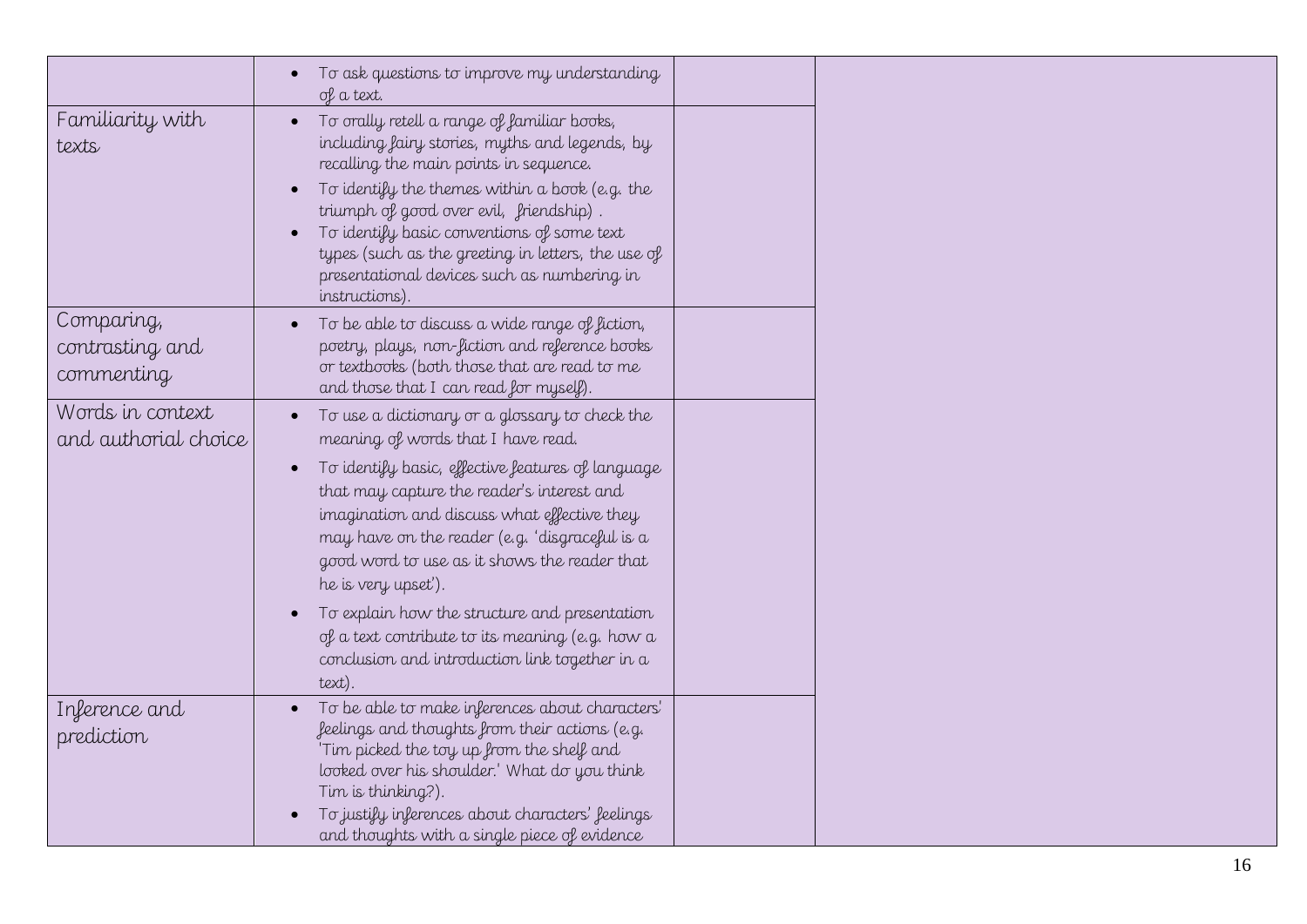|                                                                        | Poetry and<br>performance        | which I explain simply (e.g. 'Because he looked<br>to see if anyone was watching him' which<br>shows that / which means that).<br>To predict what might happen from details<br>stated and implied.<br>To recognise an increasing number of different<br>$\bullet$<br>forms of poetry e.g. rap, narrative poems,<br>limericks.<br>To prepare poems to read aloud and to perform,<br>showing understanding through intonation, tone,<br>volume and action.<br>To prepare play scripts to read aloud and to<br>perform, showing understanding through<br>intonation, tone, volume and action.<br>To ensure that children are given the<br>opportunity to listen attentively to a range of<br>short poems, stories and non-fiction at a level<br>beyond that at which they can read<br>independently. |  |                                                                                   |
|------------------------------------------------------------------------|----------------------------------|---------------------------------------------------------------------------------------------------------------------------------------------------------------------------------------------------------------------------------------------------------------------------------------------------------------------------------------------------------------------------------------------------------------------------------------------------------------------------------------------------------------------------------------------------------------------------------------------------------------------------------------------------------------------------------------------------------------------------------------------------------------------------------------------------|--|-----------------------------------------------------------------------------------|
|                                                                        | Structure and<br>organisation    | To use a content page to retrieve information<br>from a non-fiction book.                                                                                                                                                                                                                                                                                                                                                                                                                                                                                                                                                                                                                                                                                                                         |  |                                                                                   |
|                                                                        | Question examples                |                                                                                                                                                                                                                                                                                                                                                                                                                                                                                                                                                                                                                                                                                                                                                                                                   |  |                                                                                   |
|                                                                        | What happened in the story?      |                                                                                                                                                                                                                                                                                                                                                                                                                                                                                                                                                                                                                                                                                                                                                                                                   |  | What is the genre of this story? How do you know?                                 |
|                                                                        | Where does the story take place? |                                                                                                                                                                                                                                                                                                                                                                                                                                                                                                                                                                                                                                                                                                                                                                                                   |  | Have you read any other books in this series/by the same author/about this topic? |
| Who is telling the story?                                              |                                  | Do these texts share any common features e.g. language or theme?                                                                                                                                                                                                                                                                                                                                                                                                                                                                                                                                                                                                                                                                                                                                  |  |                                                                                   |
| Can you find some words or phrases that tell you about this character? |                                  | How are the beginning and end similar? Is the order of events important?                                                                                                                                                                                                                                                                                                                                                                                                                                                                                                                                                                                                                                                                                                                          |  |                                                                                   |
| How are you going to use this book to find out about?                  |                                  | Why do you think authors use short sentences?                                                                                                                                                                                                                                                                                                                                                                                                                                                                                                                                                                                                                                                                                                                                                     |  |                                                                                   |
| Why is the text arranged in this way?                                  |                                  | How do the illustrations/choice of font/bold type/italics contribute to the meaning?                                                                                                                                                                                                                                                                                                                                                                                                                                                                                                                                                                                                                                                                                                              |  |                                                                                   |

Does the layout and colour of the text have an impact on the reader?

How are the beginning and end similar? Is the order of events important?

What features make this book similar to (another text)?

Knowing what you do about (a character/an event), what might happen next? Why do you think this?

How do the illustrations/choice of font/bold type/italics contribute to the meaning? What is the text about?

What type of text is it? Which subheading could you use instead of this one? What title could you give this text?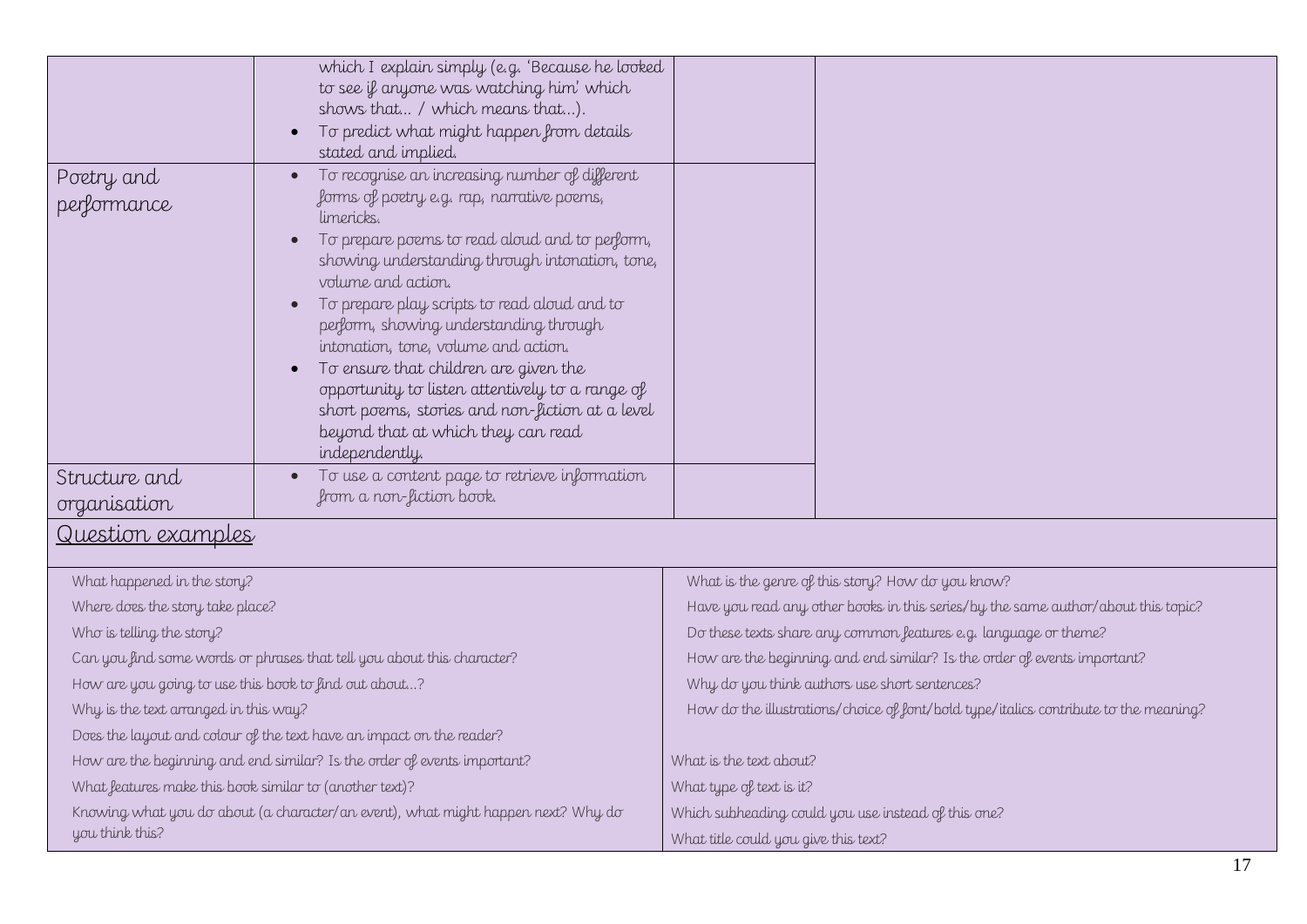| <u>Text type suggestions for coverage and coverage guidance</u> |                                                               |          |                                                                            |  |
|-----------------------------------------------------------------|---------------------------------------------------------------|----------|----------------------------------------------------------------------------|--|
| Cycle A                                                         |                                                               | Cycle B  |                                                                            |  |
| Autumn 1                                                        | Iron Man                                                      | Autumn 1 | Stone Age Boy<br>How to Wash a Woolly Mammoth<br>Nothing to See Here Hotel |  |
| Autumn 2                                                        | Iron Man                                                      | Autumn 2 | Stone Age Boy<br>How to Wash a Woolly Mammoth<br>Nothing to See Here Hotel |  |
| Spring 1                                                        | Firework Maker's Daughter<br>Tyrannosaurus Rex - Paul Cookson | Spring 1 | The Lion, Witch and the Wardrobe<br>Plastic Sucks<br>What a waste          |  |
| Spring 2                                                        | Firework Maker's Daughter<br>Tyrannosaurus Rex - Paul Cookson | Spring 2 | The Lion, Witch and the Wardrobe<br>Plastic Sucks<br>What a waste          |  |
| Summer 1                                                        | Butterfly Lion                                                | Summer 1 |                                                                            |  |
| Summer 2                                                        | Butterfly Lion                                                | Summer 2 |                                                                            |  |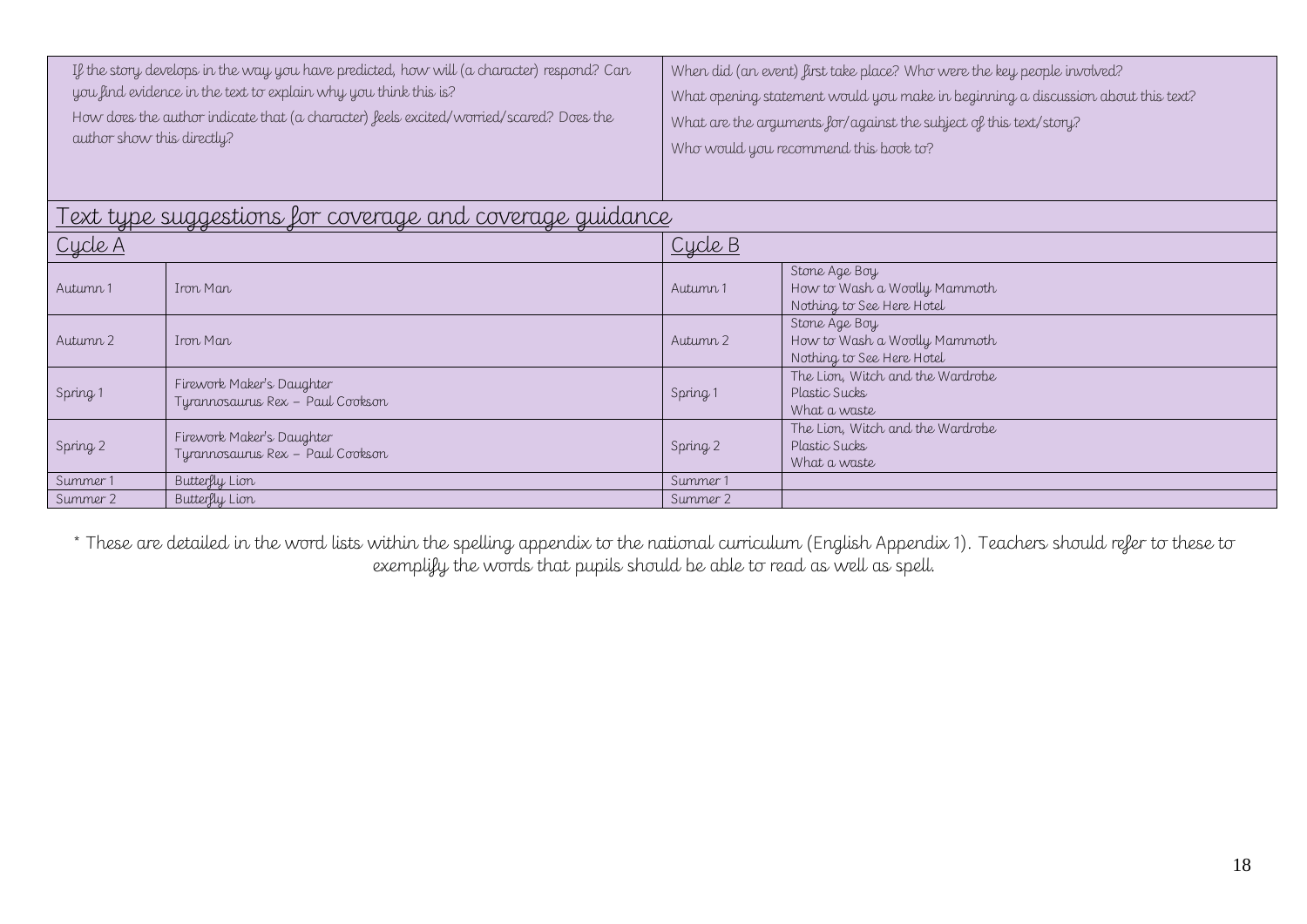| Statutory guidance                             |                                                                                                                                                                                                                                                                                                                                                                                                                                                                            |         |                                                                                                                                                                                                                                                                                                                                                                                     |
|------------------------------------------------|----------------------------------------------------------------------------------------------------------------------------------------------------------------------------------------------------------------------------------------------------------------------------------------------------------------------------------------------------------------------------------------------------------------------------------------------------------------------------|---------|-------------------------------------------------------------------------------------------------------------------------------------------------------------------------------------------------------------------------------------------------------------------------------------------------------------------------------------------------------------------------------------|
|                                                |                                                                                                                                                                                                                                                                                                                                                                                                                                                                            | Covered | What should be seen in the classroom?                                                                                                                                                                                                                                                                                                                                               |
| Word Reading                                   |                                                                                                                                                                                                                                                                                                                                                                                                                                                                            |         |                                                                                                                                                                                                                                                                                                                                                                                     |
| Prefixes/Suffixes<br>Common exception<br>words | To I apply their growing knowledge of<br>root words, prefixes and suffixes to read<br>aloud, e.g. -cious/-tious, -ent/-ence/-<br>ency, -able/-ably, -ible/-ibly, -able/-<br>ible,-ology.<br>To accurately read commonly<br>confused words within a context, e.g.<br>desert/dessert, draft/draught,<br>compliment/complement.<br>To read further exception words, e.g.<br>$\bullet$<br>address, appear, arrive, breath, breathe,<br>calendar, complete, consider, continue, |         | Whole class guided reading sessions with one weekly<br>session focussing on the bottom 20% of readers<br>Individual reading to help support children's needs<br>$\bullet$<br>Interventions for children who are working below age<br>related expectations<br>Engaging reading areas with age appropriate titles<br>Children to have reading book linked to their reading<br>ability |
|                                                | describe, different, difficult, early<br>To dentify the unusual correspondences<br>between spelling and sound in the common<br>exception words.<br>When reading unfamiliar words, they test<br>out different pronunciations (e.g. in reading<br>'technical', the pronunciation 'tetchnical'<br>might not sound familiar, but 'teknical'<br>should).                                                                                                                        |         |                                                                                                                                                                                                                                                                                                                                                                                     |
| Fluency                                        | To ensure children focus on all the letters in<br>a word so that they do not mis-read words<br>(e.g. read 'invitation' for 'imitation').                                                                                                                                                                                                                                                                                                                                   |         |                                                                                                                                                                                                                                                                                                                                                                                     |
| Comprehension                                  |                                                                                                                                                                                                                                                                                                                                                                                                                                                                            |         |                                                                                                                                                                                                                                                                                                                                                                                     |
| Understanding and<br>correcting                | To be able to summarise the main purpose<br>$\bullet$<br>of the text (e.g. 'It's all about looking after                                                                                                                                                                                                                                                                                                                                                                   |         | Whole class guided reading sessions<br>$\bullet$                                                                                                                                                                                                                                                                                                                                    |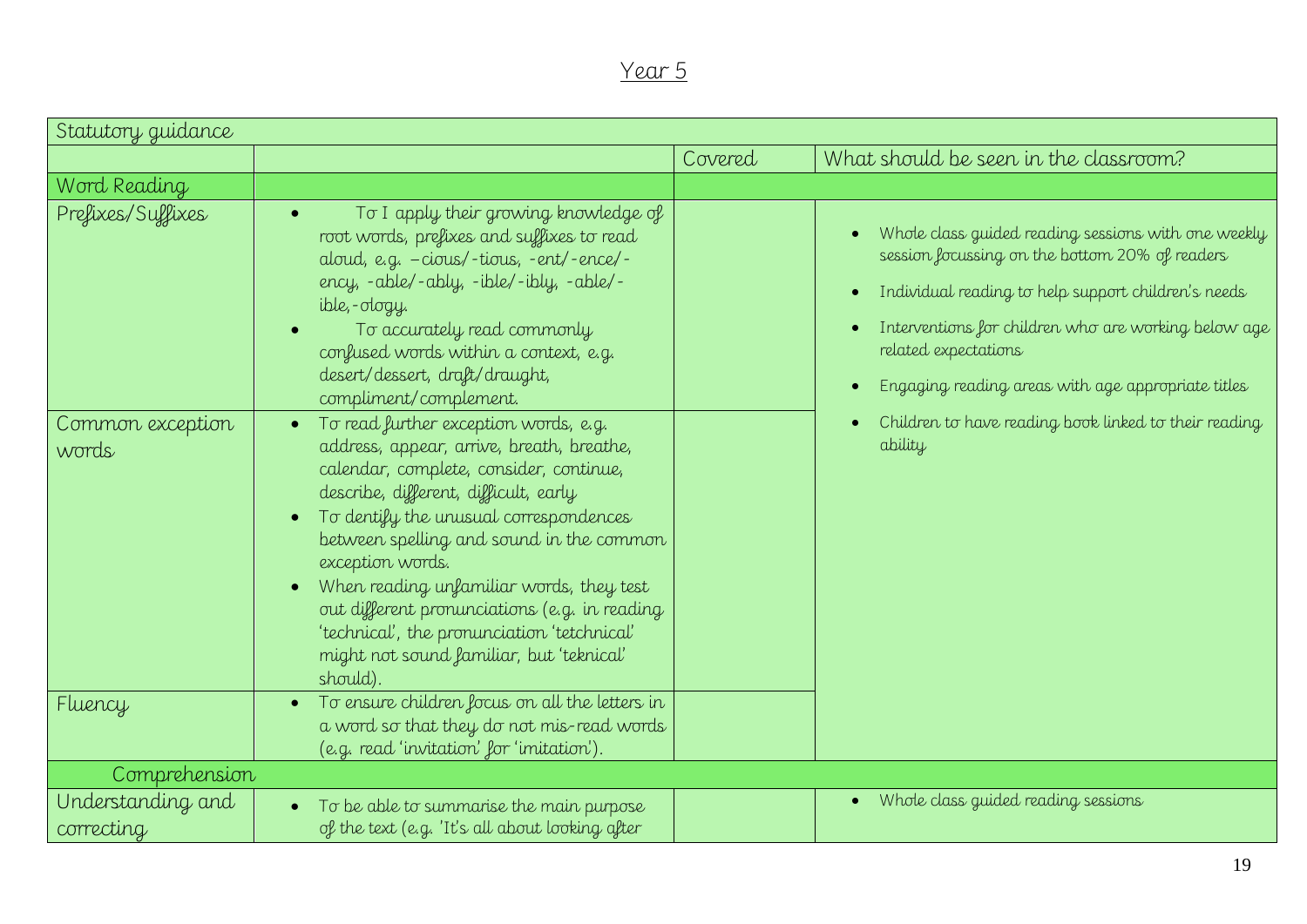| inaccuracies              | your teeth').                                                                                                                                                                                                                                                                                                                                                                                                                                                                                                                                                   | Daily story                                                |
|---------------------------|-----------------------------------------------------------------------------------------------------------------------------------------------------------------------------------------------------------------------------------------------------------------------------------------------------------------------------------------------------------------------------------------------------------------------------------------------------------------------------------------------------------------------------------------------------------------|------------------------------------------------------------|
|                           | To be able to make comments which show<br>understanding which are supported by some<br>generally relevant textual reference or<br>quotation (ref/quotations made to<br>appropriate section of text but may be<br>unselective and lack focus).                                                                                                                                                                                                                                                                                                                   | Question op<br>During 1:1 r<br>and differer<br>Children to |
|                           | To ask questions to improve my<br>understanding of a text.                                                                                                                                                                                                                                                                                                                                                                                                                                                                                                      | Reading co                                                 |
| Familiarity with<br>texts | To identify themes within a book and<br>across a range of writing (such as loss or<br>heroism, a moral).                                                                                                                                                                                                                                                                                                                                                                                                                                                        |                                                            |
|                           | To identify conventions (such as the use of<br>the first person in writing diaries and<br>autobiographies) across a wide range of<br>writing.<br>To compare the characters and settings<br>(within & across books).<br>To identify people/characters that may have<br>different accounts of the same event.<br>To show some awareness that authors<br>and/or characters have viewpoints, (e.g. 'she<br>thinks it's not fair').<br>To recognise where/when a text is set<br>(historical/cultural) and can identify evidence<br>(e.g. language used, traditions). |                                                            |
|                           | To identify common features of different<br>texts or versions of the same text with some<br>comment/explanation (e.g. characters,<br>setting, presentational features, thematic<br>links).                                                                                                                                                                                                                                                                                                                                                                      |                                                            |

#### $\overline{\iota}$  time

- $\epsilon$  peners around the classroom
- reading sessions children asked age related ntiated questions to suit their specific need
- enjoy reading for pleasure
- mprehension covered using VIPERS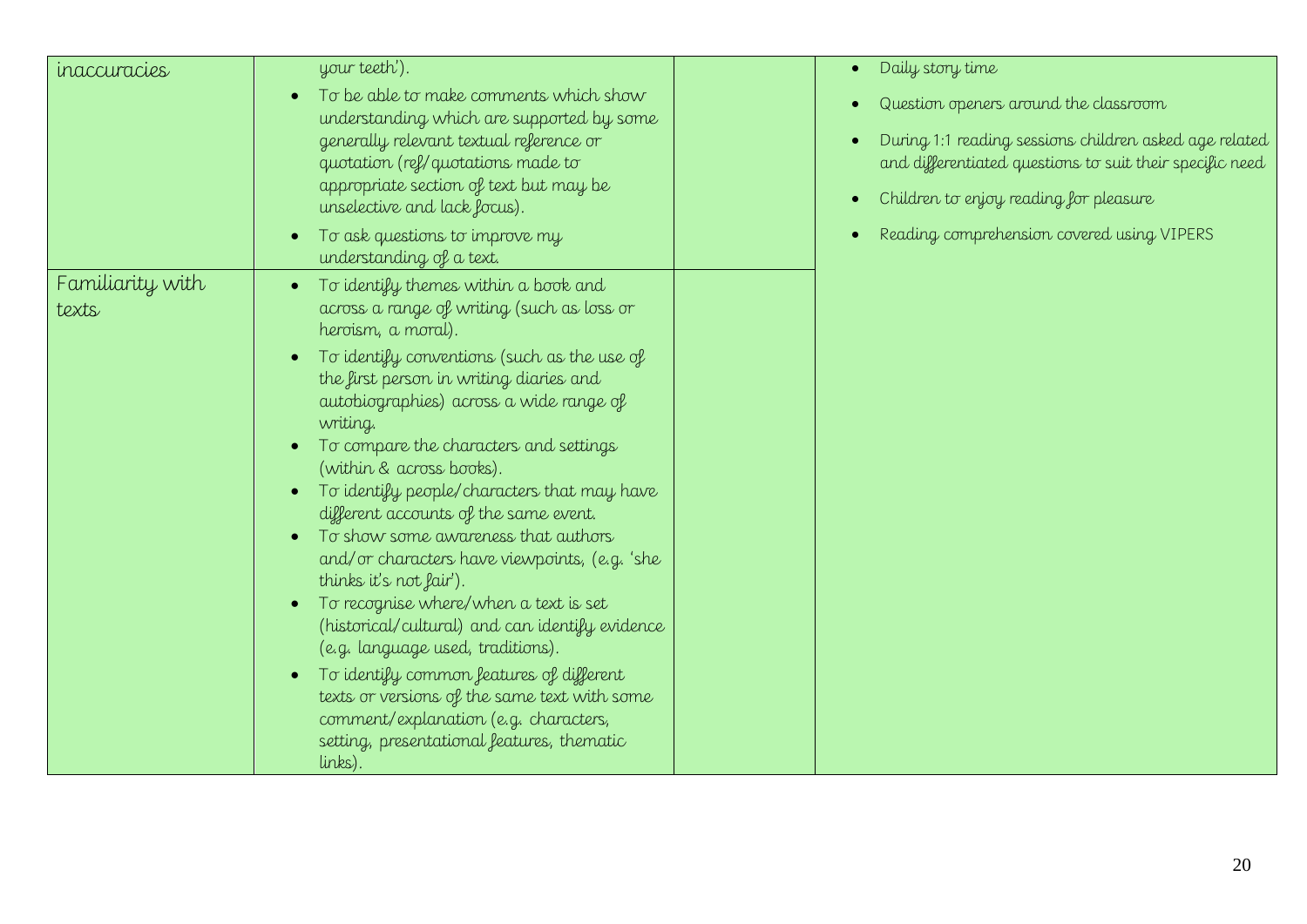| Comparing,<br>contrasting and<br>commenting | To be able to continue to discuss and express<br>views about an increasingly wide range of<br>fiction, poetry, plays, non-fiction and<br>reference books or textbooks.                                                                                                                                                                                                                                                                                                                                                                                                                                        |  |
|---------------------------------------------|---------------------------------------------------------------------------------------------------------------------------------------------------------------------------------------------------------------------------------------------------------------------------------------------------------------------------------------------------------------------------------------------------------------------------------------------------------------------------------------------------------------------------------------------------------------------------------------------------------------|--|
|                                             | To be able to recommend books that they<br>have read and give reasons for their choices.                                                                                                                                                                                                                                                                                                                                                                                                                                                                                                                      |  |
| Words in context<br>and authorial choice    | With support, they can use the context to<br>infer the meaning of a word (inc<br>homophones).                                                                                                                                                                                                                                                                                                                                                                                                                                                                                                                 |  |
|                                             | Beginning to identify some features of<br>language (e.g. metaphor, simile, alliteration,<br>onomatopoeia).                                                                                                                                                                                                                                                                                                                                                                                                                                                                                                    |  |
|                                             | To discuss the effect of some language<br>features, (e.g. 'all the questions make you<br>want to find out what happens next', 'the<br>way she describes him as "ratlike" and<br>"shifty" makes you think he's disgusting').                                                                                                                                                                                                                                                                                                                                                                                   |  |
| Inference and<br>prediction                 | • To be able to make inferences about<br>characters' feelings, thoughts and motives<br>from their actions (e.g. 'Jill placed the diary<br>into a shoe box and placed it under her bed.'<br>Why do you think Jill did this?).<br>To justify inferences about characters'<br>feelings, thoughts and motives withevidence<br>from different places in the text (e.g. 'People<br>may not think to look in a shoe box').<br>To use a simple quote or example from the<br>text to support their answers.<br>To explain their predictions using details<br>stated and implied (e.g. I think will<br>happen because). |  |
| Poetry and                                  | To learn a range of poetry by heart.<br>To prepare poems to read aloud and to perform,                                                                                                                                                                                                                                                                                                                                                                                                                                                                                                                        |  |

t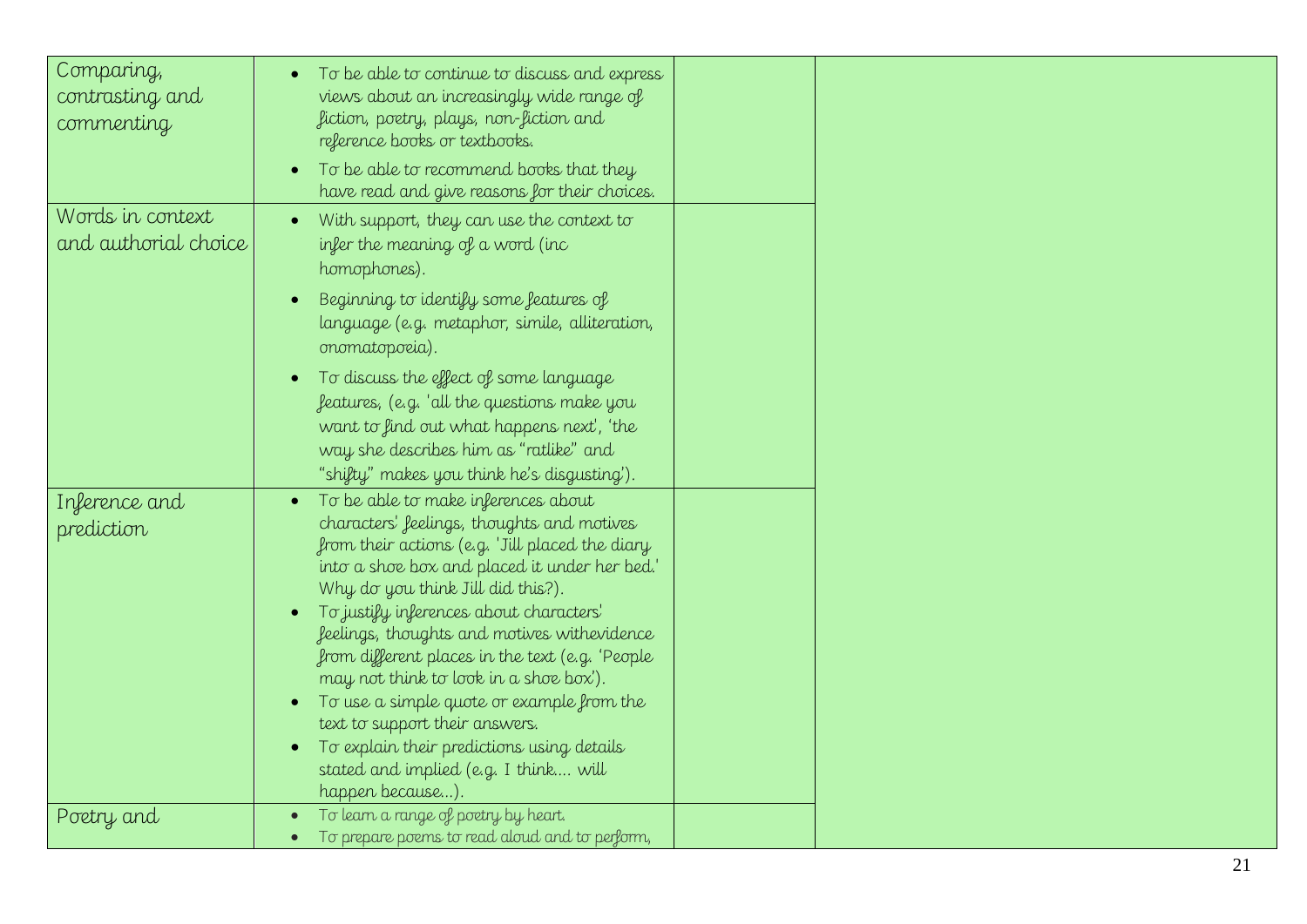| performance                                                                                                                                                                                                                                                                                                                                                                                                                                                                                                                                                                                                                                         | using effective intonation, tone and volume so<br>that the meaning is clear to an audience.<br>To ensure that children are given the<br>$\bullet$<br>opportunity to listen attentively to a range of<br>short poems, stories and non-fiction at a level<br>beyond that at which they can read<br>independently.                   |                                                |                                                                                                                                                                                                                                                                                                                                                                                                                                                                                                  |
|-----------------------------------------------------------------------------------------------------------------------------------------------------------------------------------------------------------------------------------------------------------------------------------------------------------------------------------------------------------------------------------------------------------------------------------------------------------------------------------------------------------------------------------------------------------------------------------------------------------------------------------------------------|-----------------------------------------------------------------------------------------------------------------------------------------------------------------------------------------------------------------------------------------------------------------------------------------------------------------------------------|------------------------------------------------|--------------------------------------------------------------------------------------------------------------------------------------------------------------------------------------------------------------------------------------------------------------------------------------------------------------------------------------------------------------------------------------------------------------------------------------------------------------------------------------------------|
| Structure and<br>organisation<br><u>Question examples</u>                                                                                                                                                                                                                                                                                                                                                                                                                                                                                                                                                                                           | To know where to find an index page and<br>explain what it is for.<br>To be able to use the index page and some<br>other simple features (e.g. headings) to retrieve<br>information from a non-fiction book.<br>To be able to identify if a statement is fact or<br>opinion.<br>To compare formal and informal writing<br>styles. |                                                |                                                                                                                                                                                                                                                                                                                                                                                                                                                                                                  |
| Is it true/false that?<br>How does the author feel about this subject/the theme of this story?<br>Is the aim of the text to persuade or to inform? How do you know?<br>Which words does the author use to signal that this is opinion, rather than fact?<br>What specific information do you need to retrieve from this text?<br>Where would you look for information on?<br>How could you use the contents/index/glossary to help?<br>Using the information you have, can you plan a day at the museum/zoo/gallery<br>suitable for (a consumer e.g. wheelchair user)?<br>Which is the best location to sit in to watch this play? How do you know? |                                                                                                                                                                                                                                                                                                                                   | part? Why?<br>your research?<br>your research? | Can you choose a section of the text that you particularly liked?<br>Discuss this with your partner; what do they think? Did they choose a different<br>Can you research this topic/theme independently? How might you structure<br>How could you present your findings to the group?<br>What sort of presentation techniques would keep your audience engaged?<br>Can you research this topic/theme independently? How might you structure<br>How could you present your findings to the group? |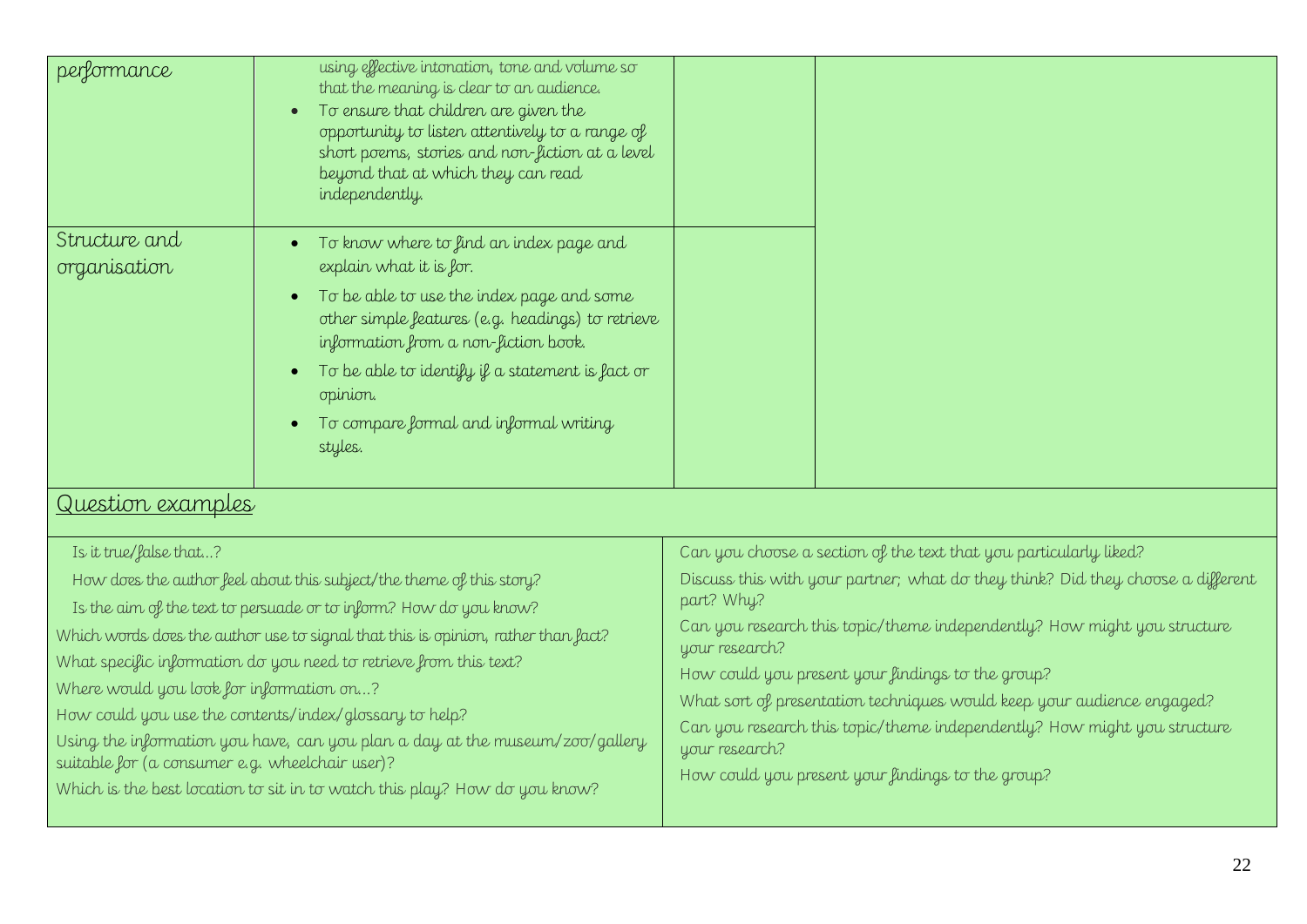| <u>Text type suggestions for coverage and coverage guidance</u> |                                               |          |                                     |
|-----------------------------------------------------------------|-----------------------------------------------|----------|-------------------------------------|
| Cycle A                                                         |                                               | Cycle B  |                                     |
| Autumn 1                                                        | Cosmic (Space) *order*                        | Autumn 1 | Goodnight Mr Tom (WW2)              |
|                                                                 | Room 13 - Y5                                  |          | Room 13 - Y5                        |
| Autumn 2                                                        | $Y5/6$ -tbc                                   | Autumn 2 | $Y5/6$ -tbc                         |
|                                                                 | Girl of Ink and Stars-Y6                      |          | Girl of Ink and Stars-Y6            |
| Spring 1                                                        | Who Let the God's Out? (Greeks)               | Spring 1 | Explorer (Rainforests) *order*      |
|                                                                 | Boy at the Back of the Class $-$ Y5           |          | Boy at the Back of the Class $-$ Y5 |
| Spring 2                                                        | $Y5/6$ -tbc                                   | Spring 2 | $Y5/6$ -tbc                         |
|                                                                 | Boy in the girls' bathroom-Y6                 |          | Boy in the girls' bathroom-Y6       |
| Summer 1                                                        | Viking Boy (Anglo-Saxons and Vikings) *order* | Summer 1 | Wonder                              |
|                                                                 | Curse of the Chocolate Phoenix-Y5             |          | Curse of the Chocolate Phoenix-Y5   |
| Summer 2                                                        | $Y5/6$ -tbc                                   | Summer 2 | $Y5/6$ -tbc                         |
|                                                                 | Flour Babies - Y6                             |          | Flour Babies-Y6                     |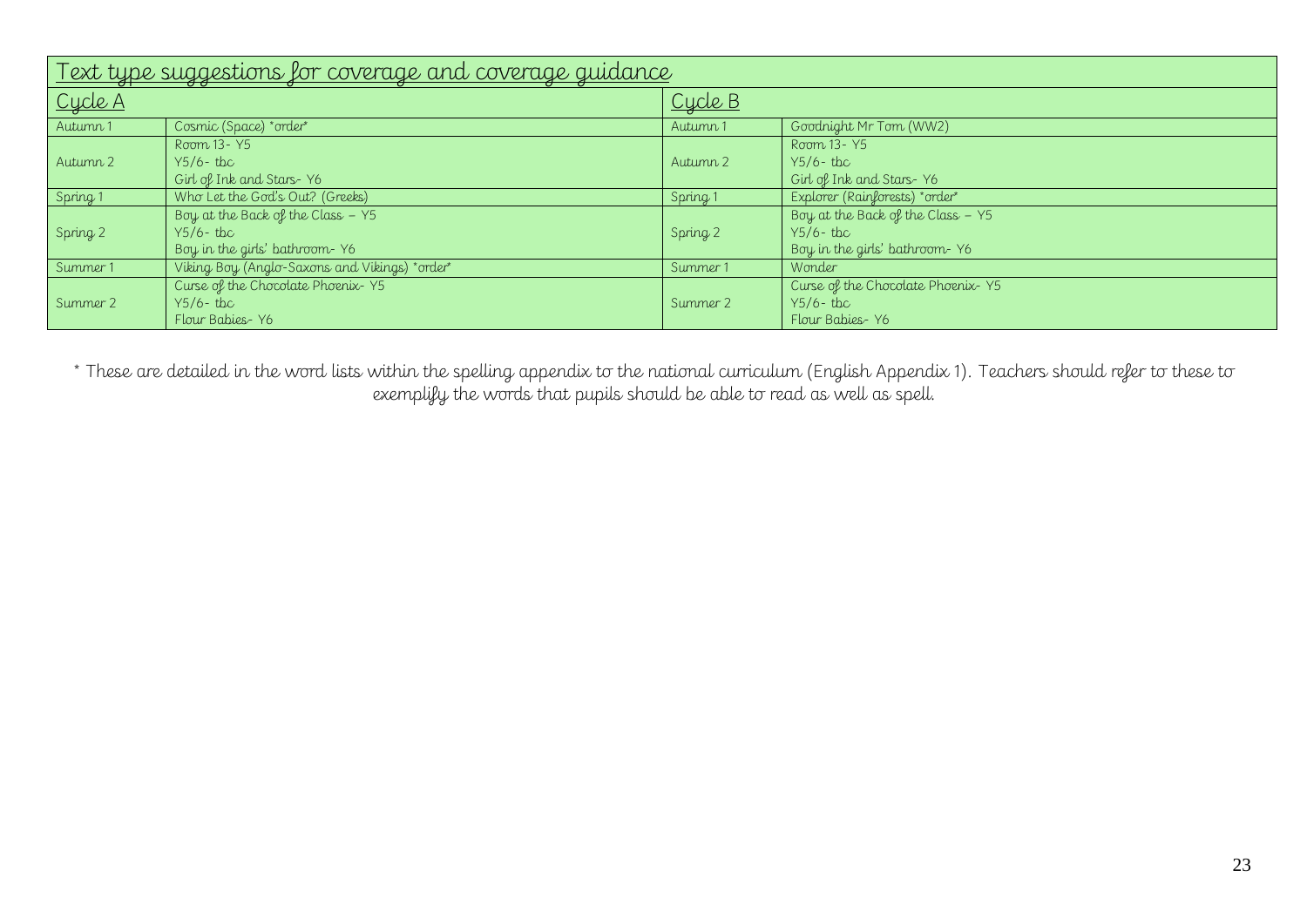| Statutory guidance                              |                                                                                                                                                                                                                                                                                                                                                                                                                                                                             |         |                                                                                                                                                                                                                                                                                                                                                                                     |
|-------------------------------------------------|-----------------------------------------------------------------------------------------------------------------------------------------------------------------------------------------------------------------------------------------------------------------------------------------------------------------------------------------------------------------------------------------------------------------------------------------------------------------------------|---------|-------------------------------------------------------------------------------------------------------------------------------------------------------------------------------------------------------------------------------------------------------------------------------------------------------------------------------------------------------------------------------------|
|                                                 |                                                                                                                                                                                                                                                                                                                                                                                                                                                                             | Covered | What should be seen in the classroom?                                                                                                                                                                                                                                                                                                                                               |
| Word Reading                                    |                                                                                                                                                                                                                                                                                                                                                                                                                                                                             |         |                                                                                                                                                                                                                                                                                                                                                                                     |
| Prefixes/Suffixes                               | To apply their growing knowledge of root<br>words, prefixes and suffixes to understand the<br>meaning of new words.                                                                                                                                                                                                                                                                                                                                                         |         | Whole class guided reading sessions with one weekly<br>session focussing on the bottom 20% of readers<br>Individual reading to help support children's needs<br>$\bullet$<br>Interventions for children who are working below age<br>related expectations<br>Engaging reading areas with age appropriate titles<br>Children to have reading book linked to their reading<br>ability |
| Common exception<br>words                       | To accurately read commonly confused<br>words without the context and explain the<br>difference in meaning of the words,, e.g.<br>desert/dessert, draft/draught,<br>compliment/complement.                                                                                                                                                                                                                                                                                  |         |                                                                                                                                                                                                                                                                                                                                                                                     |
| Comprehension<br>$\bullet$                      |                                                                                                                                                                                                                                                                                                                                                                                                                                                                             |         |                                                                                                                                                                                                                                                                                                                                                                                     |
| Understanding and<br>correcting<br>inaccuracies | $\bullet$ To summarise the main purpose of the text<br>and identify key details that support this<br>(e.g. 'It's all about looking after your teeth<br>because it talks about why you should go to<br>the dentist and foods that are bad to eat').<br>• To make comments which show a deep<br>understanding which are supported by<br>relevant reference or quotation (e.g. selects<br>key information only).<br>To ask questions to improve my<br>understanding of a text. |         | Whole class guided reading sessions<br>$\bullet$<br>Daily story time<br>$\bullet$<br>Question openers around the classroom<br>$\bullet$<br>During 1:1 reading sessions children asked age related<br>and differentiated questions to suit their specific need<br>Children to enjoy reading for pleasure<br>$\bullet$<br>Reading comprehension covered using VIPERS<br>$\bullet$     |
| Familiarity with<br>texts                       | To identify and discuss themes within a<br>book and across a range of writing (such as<br>loss or heroism, a moral).                                                                                                                                                                                                                                                                                                                                                        |         |                                                                                                                                                                                                                                                                                                                                                                                     |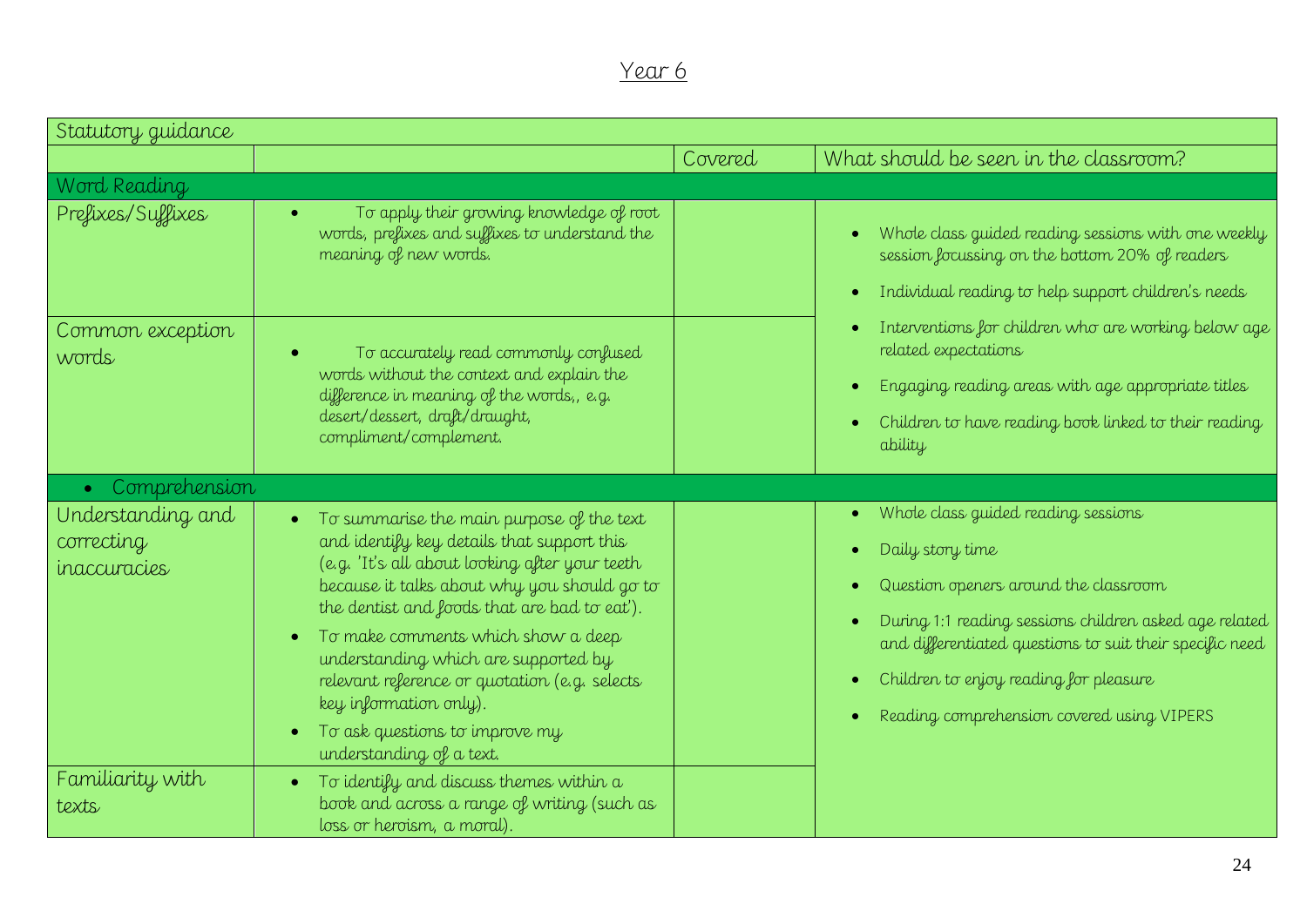|                 | To identify and comment on bias and                                 |  |
|-----------------|---------------------------------------------------------------------|--|
|                 | stereotyping in texts.                                              |  |
|                 | To identify and discuss conventions (such                           |  |
|                 | as the use of the first person in writing                           |  |
|                 | diaries and autobiographies) across a wide                          |  |
|                 | range of writing.                                                   |  |
|                 |                                                                     |  |
|                 | To be able to compare characters, settings,                         |  |
|                 | themes and other aspects of what I read<br>(within & across books). |  |
|                 |                                                                     |  |
|                 | To consider different accounts of the same                          |  |
|                 | event and discuss why these accounts may                            |  |
|                 | be different.                                                       |  |
|                 | To identify viewpoints (authors and/or                              |  |
|                 | characters) and find evidence to justify their                      |  |
|                 | thoughts (e.g. 'The children don't like                             |  |
|                 | because nobody wants to sit next to him',                           |  |
|                 | 'Neil Armstrong was nervous when Apollo 11                          |  |
|                 | was launched because he was sweating                                |  |
|                 | and his heart was pounding').                                       |  |
| Comparing,      | To make comparisons (identifying similarities<br>$\bullet$          |  |
| contrasting and | and differences) within a text and across a                         |  |
| commenting      | range of texts (e.g. characters, settings,                          |  |
|                 | presentational features, thematic links)                            |  |
|                 | including using evidence from the text to                           |  |
|                 | support my answers                                                  |  |
|                 | To participate in discussions that build on                         |  |
|                 | their own and others' ideas and challenging                         |  |
|                 | views courteously.                                                  |  |
|                 |                                                                     |  |
|                 | To explain and discuss their understanding                          |  |
|                 | of what they have read, including through                           |  |
|                 | formal presentations and debates,                                   |  |
|                 | maintaining a focus on the topic and using                          |  |
|                 | notes where necessary.                                              |  |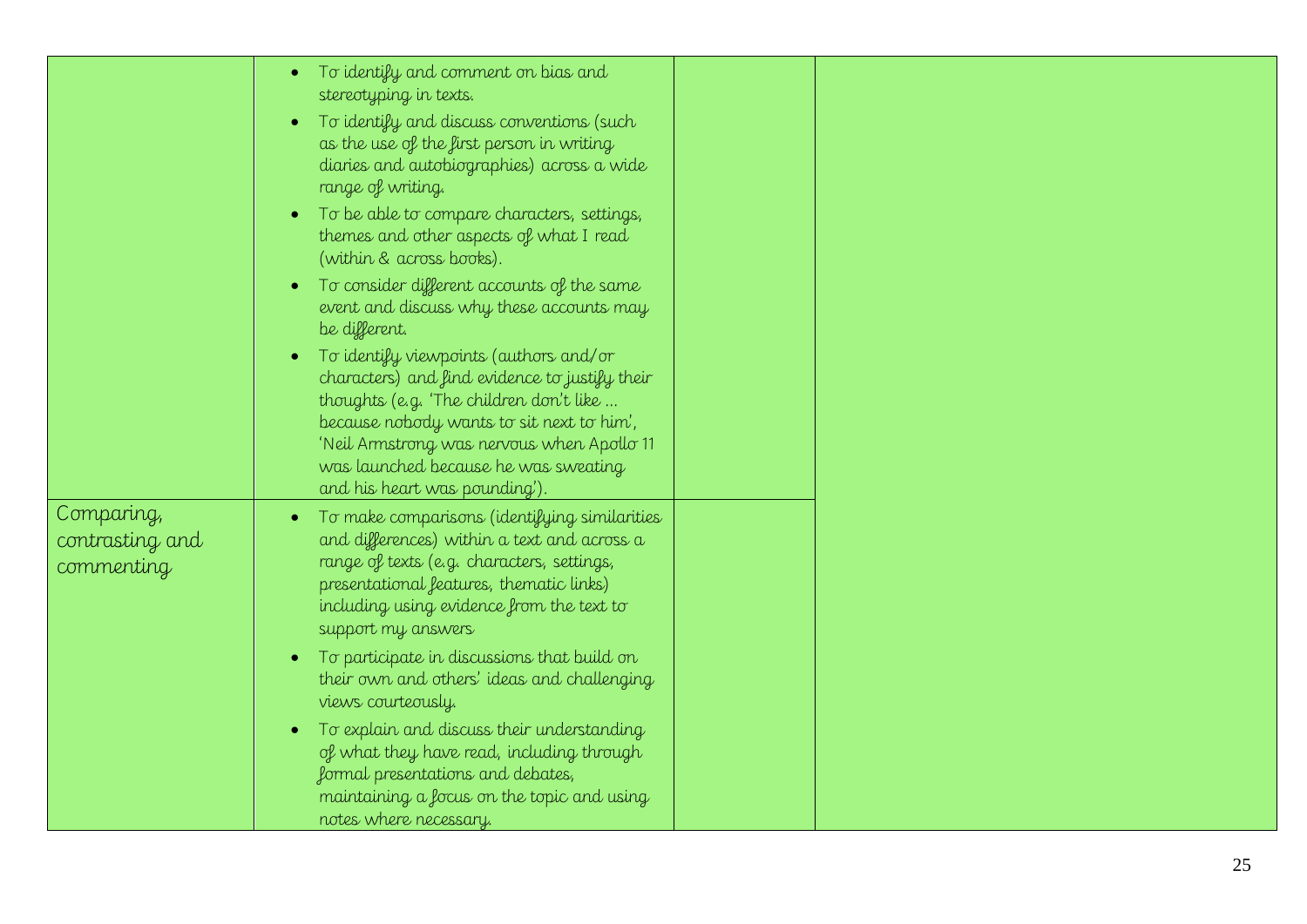|                                          | To provide reasoned justifications for my<br>VIEWS.                                                                                                                                                                                                                                                                                                                                                                                                                                                                                                                                                                                                                                                                             |  |
|------------------------------------------|---------------------------------------------------------------------------------------------------------------------------------------------------------------------------------------------------------------------------------------------------------------------------------------------------------------------------------------------------------------------------------------------------------------------------------------------------------------------------------------------------------------------------------------------------------------------------------------------------------------------------------------------------------------------------------------------------------------------------------|--|
| Words in context<br>and authorial choice | To be able to use the context to infer the<br>meaning of a word (inc homophones).<br>To identify a range of language features<br>(e.g. metaphor, simile, analogy,<br>personification, imagery, style & effect).                                                                                                                                                                                                                                                                                                                                                                                                                                                                                                                 |  |
|                                          | To discuss the effect of a range of language<br>features, (e.g. "inked up' really describes the<br>blackberries changing colours as they ripen').                                                                                                                                                                                                                                                                                                                                                                                                                                                                                                                                                                               |  |
|                                          | To be able to evaluate an author's use of<br>language (e.g. figurative language).                                                                                                                                                                                                                                                                                                                                                                                                                                                                                                                                                                                                                                               |  |
| Inference and<br>prediction              | To be able to make inferences about<br>$\bullet$<br>characters' feelings, thoughts and motives<br>from their actions (e.g. 'Jill placed the diary<br>into a shoe box and placed it under her bed."<br>Why do you think Jill did this?)<br>To justify all inferences with several pieces of<br>evidence from across a text (e.g. People may<br>not think to look in a shoe box and she was<br>putting it out of sight under her bed).<br>To identify different layers of meaning within<br>a text (e.g. different meanings/connotations<br>of a word; connotations in a political speech<br>or advertisement)<br>To explain different predictions using details<br>stated and implied (e.g. I think or  will<br>happen because). |  |
| Poetry and                               | To learn a wide range of modern and classic<br>$\bullet$<br>poetry by heart.                                                                                                                                                                                                                                                                                                                                                                                                                                                                                                                                                                                                                                                    |  |
| performance                              | To prepare plays to read aloud and to perform,<br>showing understanding through intonation, tone<br>and volume so that the meaning is clear to an                                                                                                                                                                                                                                                                                                                                                                                                                                                                                                                                                                               |  |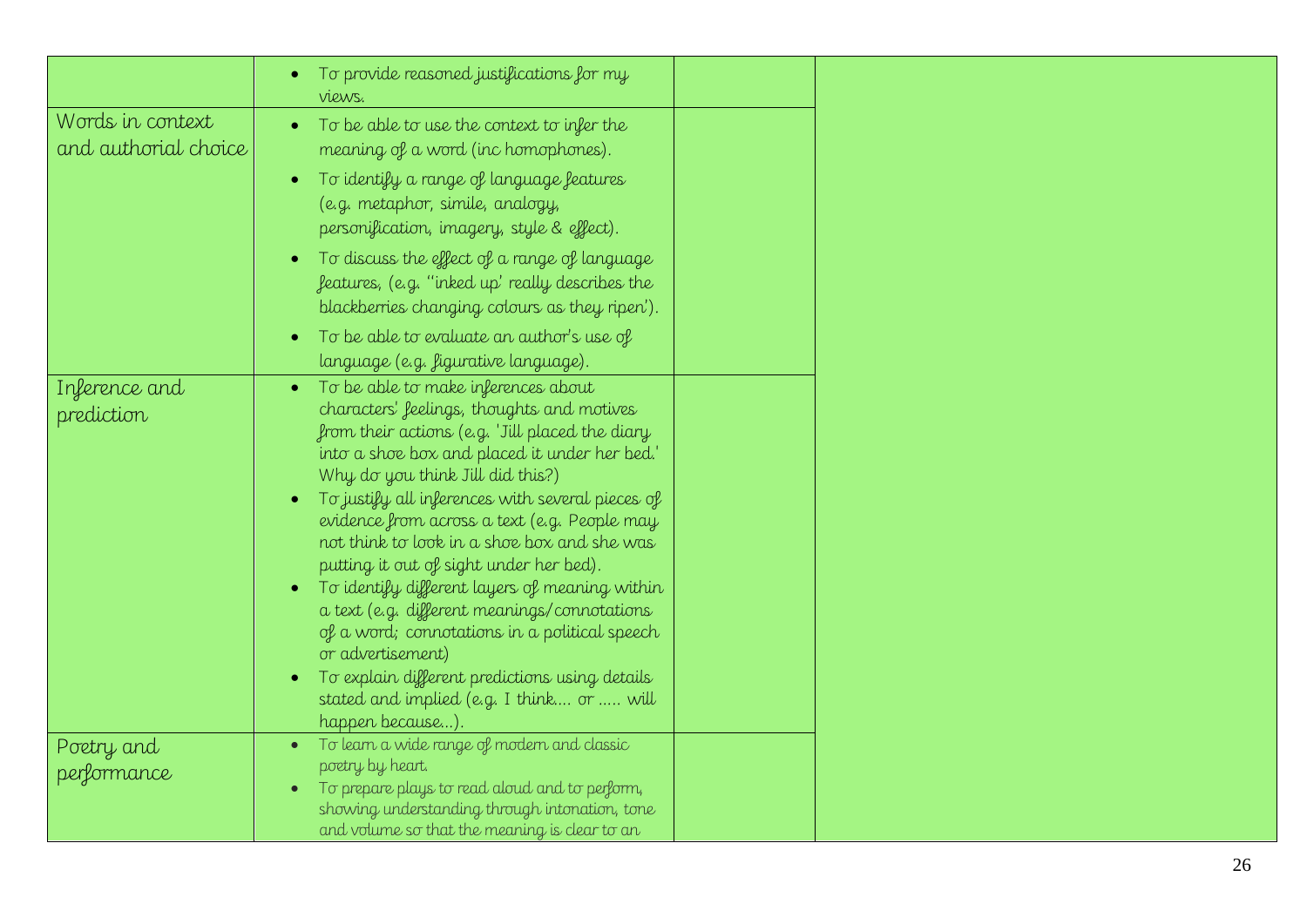| Structure and<br>organisation<br>Question examples                                                                                                                                                                                                                                                                                                                                                                                                                                                                                                                                                                                                                                                                     | audience.<br>To ensure that children are given the<br>$\bullet$<br>opportunity to listen attentively to a range of<br>short poems, stories and non-fiction at a level<br>beyond that at which they can read<br>independently.<br>To quickly retrieve information from a non-<br>$\bullet$<br>fiction books (including using either the content<br>page or the index page or other features, e.g.<br>subheadings, bullet points)<br>To explain how to find information in a non-<br>fiction book.<br>To locate facts/opinions with texts. |                                                |                                                                                                                                                                                                                                                                                                                                                                                                                                                                                                  |
|------------------------------------------------------------------------------------------------------------------------------------------------------------------------------------------------------------------------------------------------------------------------------------------------------------------------------------------------------------------------------------------------------------------------------------------------------------------------------------------------------------------------------------------------------------------------------------------------------------------------------------------------------------------------------------------------------------------------|------------------------------------------------------------------------------------------------------------------------------------------------------------------------------------------------------------------------------------------------------------------------------------------------------------------------------------------------------------------------------------------------------------------------------------------------------------------------------------------------------------------------------------------|------------------------------------------------|--------------------------------------------------------------------------------------------------------------------------------------------------------------------------------------------------------------------------------------------------------------------------------------------------------------------------------------------------------------------------------------------------------------------------------------------------------------------------------------------------|
| Is it true/false that?<br>How does the author feel about this subject/the theme of this story?<br>Is the aim of the text to persuade or to inform? How do you know?<br>Which words does the author use to signal that this is opinion, rather than fact?<br>What specific information do you need to retrieve from this text?<br>Where would you look for information on?<br>How could you use the contents/index/glossary to help?<br>Using the information you have, can you plan a day at the museum/zoo/gallery<br>suitable for (a consumer e.g. wheelchair user)?<br>Which is the best location to sit in to watch this play? How do you know?<br><u>Text type suggestions for coverage and coverage guidance</u> |                                                                                                                                                                                                                                                                                                                                                                                                                                                                                                                                          | part? Why?<br>your research?<br>your research? | Can you choose a section of the text that you particularly liked?<br>Discuss this with your partner; what do they think? Did they choose a different<br>Can you research this topic/theme independently? How might you structure<br>How could you present your findings to the group?<br>What sort of presentation techniques would keep your audience engaged?<br>Can you research this topic/theme independently? How might you structure<br>How could you present your findings to the group? |
| Cycle A                                                                                                                                                                                                                                                                                                                                                                                                                                                                                                                                                                                                                                                                                                                |                                                                                                                                                                                                                                                                                                                                                                                                                                                                                                                                          | <u>Cycle B</u>                                 |                                                                                                                                                                                                                                                                                                                                                                                                                                                                                                  |
| Autumn 1                                                                                                                                                                                                                                                                                                                                                                                                                                                                                                                                                                                                                                                                                                               | Cosmic (Space) *order*                                                                                                                                                                                                                                                                                                                                                                                                                                                                                                                   | Autumn 1                                       | Goodnight Mr Tom (WW2)                                                                                                                                                                                                                                                                                                                                                                                                                                                                           |
| Autumn 2                                                                                                                                                                                                                                                                                                                                                                                                                                                                                                                                                                                                                                                                                                               | Room 13 - Y5<br>$Y5/6$ -tbc<br>Girl of Ink and Stars-Y6                                                                                                                                                                                                                                                                                                                                                                                                                                                                                  | Autumn 2                                       | Room 13 - Y5<br>$Y5/6$ -tbc<br>Girl of Ink and Stars-Y6                                                                                                                                                                                                                                                                                                                                                                                                                                          |
| Spring 1                                                                                                                                                                                                                                                                                                                                                                                                                                                                                                                                                                                                                                                                                                               | Who Let the God's Out? (Greeks)                                                                                                                                                                                                                                                                                                                                                                                                                                                                                                          | Spring 1                                       | Explorer (Rainforests) *order*                                                                                                                                                                                                                                                                                                                                                                                                                                                                   |
| Spring 2                                                                                                                                                                                                                                                                                                                                                                                                                                                                                                                                                                                                                                                                                                               | Boy at the Back of the Class $-$ Y5                                                                                                                                                                                                                                                                                                                                                                                                                                                                                                      | Spring <sub>2</sub>                            | Boy at the Back of the Class - Y5                                                                                                                                                                                                                                                                                                                                                                                                                                                                |